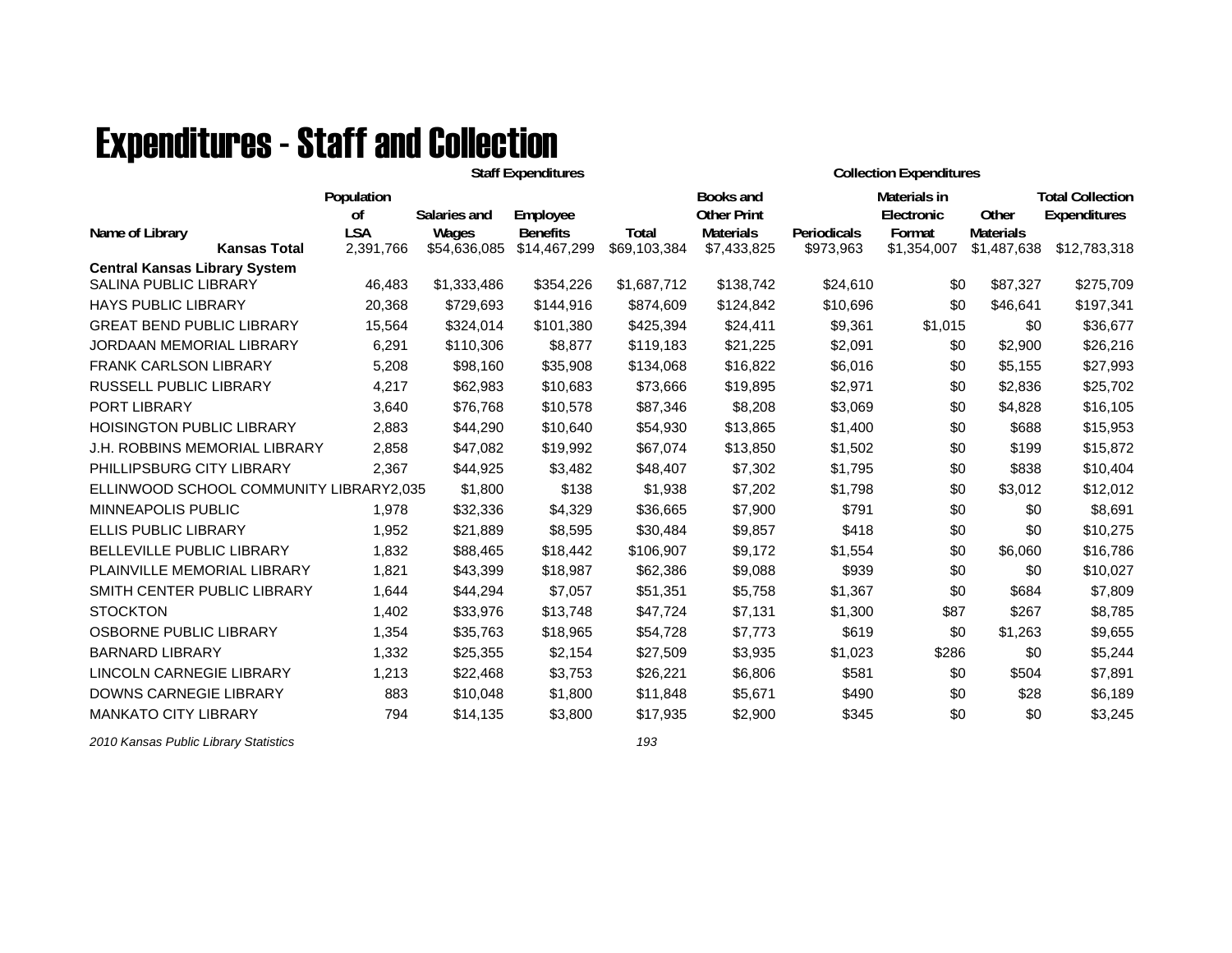|                                                                     |                             |              | <b>Staff Expenditures</b> |              | <b>Collection Expenditures</b>  |                    |                            |                  |                                         |  |
|---------------------------------------------------------------------|-----------------------------|--------------|---------------------------|--------------|---------------------------------|--------------------|----------------------------|------------------|-----------------------------------------|--|
|                                                                     | Population<br><sub>of</sub> | Salaries and | Employee                  |              | Books and<br><b>Other Print</b> |                    | Materials in<br>Electronic | Other            | <b>Total Collection</b><br>Expenditures |  |
| Name of Library                                                     | <b>LSA</b>                  | Wages        | <b>Benefits</b>           | Total        | <b>Materials</b>                | <b>Periodicals</b> | Format                     | <b>Materials</b> |                                         |  |
| <b>Kansas Total</b>                                                 | 2,391,766                   | \$54,636,085 | \$14,467,299              | \$69,103,384 | \$7,433,825                     | \$973,963          | \$1,354,007                | \$1,487,638      | \$12,783,318                            |  |
| <b>Central Kansas Library System</b><br><b>INDEPENDENT TOWNSHIP</b> | 784                         | \$16,585     | \$2,348                   | \$18,933     | \$6,948                         | \$245              | \$515                      | \$25             | \$8,448                                 |  |
| <b>LANG MEMORIAL</b>                                                | 758                         | \$15,949     | \$1,084                   | \$17,033     | \$1,248                         | \$448              | \$0                        | \$80             | \$1,776                                 |  |
| <b>HILLCREST LIBRARY</b>                                            | 724                         | \$10,160     | \$0                       | \$10,160     | \$500                           | \$100              | \$0                        | \$0              | \$600                                   |  |
| RANDOLPH-DECKER PUB. LIB.                                           | 685                         | \$10,460     | \$1,684                   | \$12,144     | \$3,507                         | \$0                | \$0                        | \$3,507          | \$7,014                                 |  |
| <b>LOGAN PUBLIC LIBRARY</b>                                         | 532                         | \$9,215      | \$1,393                   | \$10,608     | \$908                           | \$352              | \$0                        | \$0              | \$1,360                                 |  |
| KANOPOLIS PUBLIC LIBRARY                                            | 506                         | \$5,676      | \$227                     | \$5,903      | \$1,290                         | \$258              | \$73                       | \$130            | \$1,751                                 |  |
| <b>GLASCO CITY LIBRARY</b>                                          | 488                         | \$5,050      | \$824                     | \$5,874      | \$1,418                         | \$293              | \$0                        | \$670            | \$2,381                                 |  |
| KENSINGTON COMMUNITY/SCHOOL LIBRARY464                              |                             | \$5,924      | \$453                     | \$6,377      | \$2,581                         | \$341              | \$0                        | \$552            | \$3,474                                 |  |
| <b>CAWKER CITY PUBLIC LIBRARY</b>                                   | 463                         | \$11,468     | \$1,336                   | \$12,804     | \$3,107                         | \$394              | \$0                        | \$233            | \$3,734                                 |  |
| <b>DELPHOS PUBLIC LIBRARY</b>                                       | 437                         | \$8,577      | \$656                     | \$9,233      | \$1,344                         | \$194              | \$0                        | \$0              | \$1,538                                 |  |
| <b>BURR OAK COMMUNITY LIBRARY</b>                                   | 422                         | \$4,153      | \$664                     | \$4,817      | \$1,000                         | \$50               | \$0                        | \$0              | \$1,050                                 |  |
| <b>LUCAS PUBLIC LIBRARY</b>                                         | 409                         | \$6,682      | \$806                     | \$7,488      | \$1,400                         | \$132              | \$437                      | \$450            | \$2,419                                 |  |
| JEWELL PUBLIC LIBRARY                                               | 405                         | \$9,917      | \$814                     | \$10,731     | \$439                           | \$174              | \$0                        | \$366            | \$979                                   |  |
| <b>GYPSUM COMMUNITY LIBRARY</b>                                     | 404                         | \$6,461      | \$535                     | \$6,996      | \$238                           | \$264              | \$0                        | \$19             | \$521                                   |  |
| <b>GLEN ELDER LIBRARY</b>                                           | 385                         | \$4,775      | \$450                     | \$5,225      | \$2,111                         | \$120              | \$250                      | \$120            | \$2,601                                 |  |
| <b>JAMESTOWN CITY LIBRARY</b>                                       | 377                         | \$3,188      | \$568                     | \$3,756      | \$2,099                         | \$106              | \$0                        | \$0              | \$2,205                                 |  |
| <b>SCANDIA CITY LIBRARY</b>                                         | 343                         | \$5,558      | \$460                     | \$6,018      | \$1,974                         | \$391              | \$1,361                    | \$0              | \$3,726                                 |  |
| <b>OTIS COMMUNITY LIBRARY</b>                                       | 302                         | \$275        | \$0                       | \$275        | \$2,280                         | \$230              | \$0                        | \$1,590          | \$4,100                                 |  |
| <b>COURTLAND COMMUNITY LIBRARY</b>                                  | 298                         | \$4,466      | \$365                     | \$4,831      | \$1,655                         | \$116              | \$0                        | \$0              | \$1,771                                 |  |
| SYLVAN GROVE PUBLIC LIBRARY                                         | 286                         | \$8,989      | \$557                     | \$9,546      | \$1,136                         | \$200              | \$0                        | \$400            | \$1,736                                 |  |
| <b>MCCRACKEN PUBLIC LIBRARY</b>                                     | 278                         | \$5,739      | \$475                     | \$6,214      | \$980                           | \$420              | \$0                        | \$0              | \$2,800                                 |  |
| AGRA/F LEE DOCTOR LIBRARY                                           | 269                         | \$3,272      | \$0                       | \$3,272      | \$984                           | \$162              | \$0                        | \$445            | \$1,591                                 |  |
| <b>LEBANON COMMUNITY</b>                                            | 262                         | \$6,674      | \$511                     | \$7,185      | \$1,964                         | \$474              | \$0                        | \$93             | \$2,531                                 |  |
| <b>PALCO PUBLIC LIBRARY</b>                                         | 217                         | \$6,415      | \$489                     | \$6,904      | \$580                           | \$268              | \$0                        | \$0              | \$848                                   |  |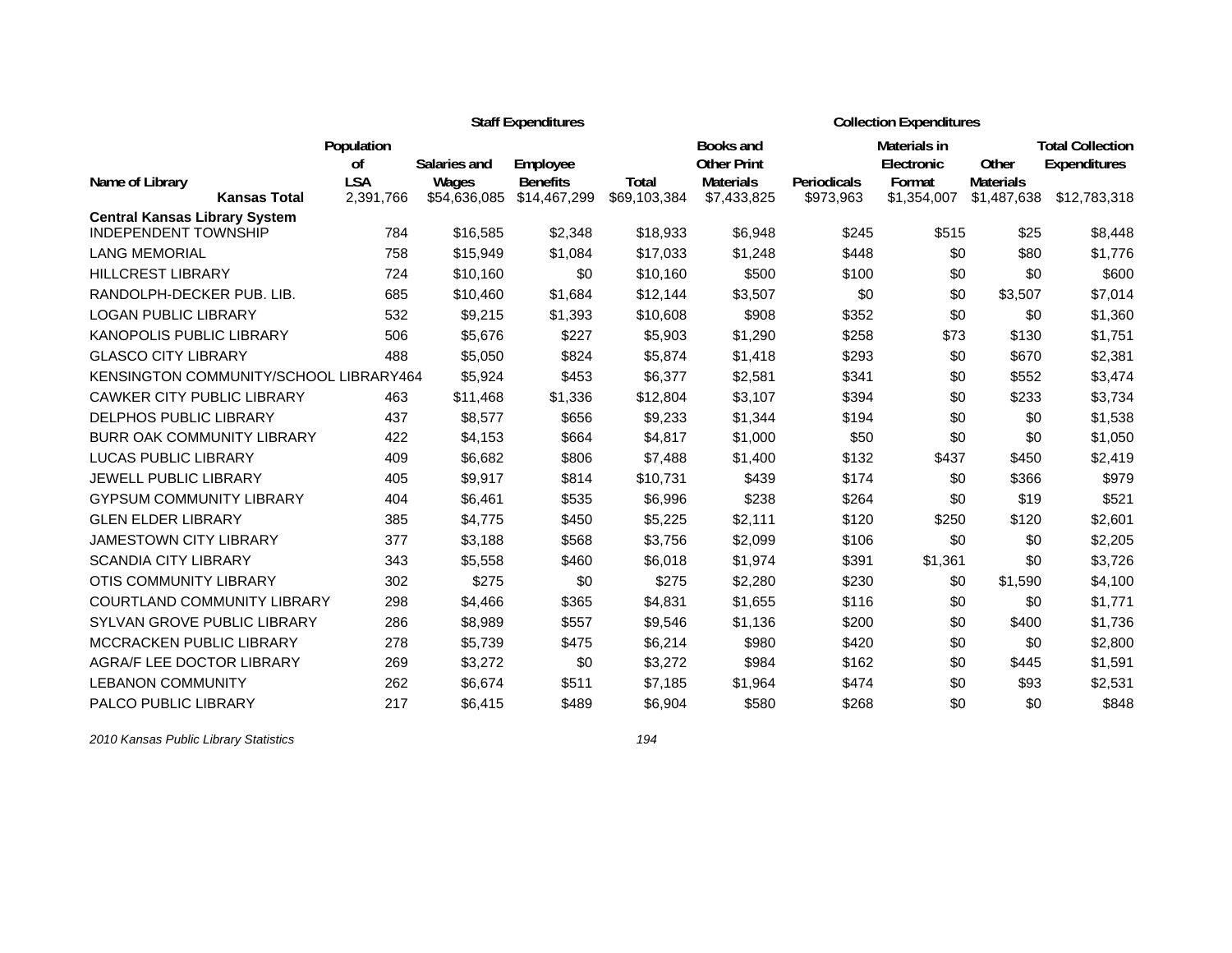|                                      |                  |              | <b>Staff Expenditures</b> |              | <b>Collection Expenditures</b>  |             |                                   |                  |                                                |
|--------------------------------------|------------------|--------------|---------------------------|--------------|---------------------------------|-------------|-----------------------------------|------------------|------------------------------------------------|
|                                      | Population<br>οf | Salaries and | Employee                  |              | Books and<br><b>Other Print</b> |             | <b>Materials in</b><br>Electronic | Other            | <b>Total Collection</b><br><b>Expenditures</b> |
| Name of Library                      | LSA              | Wages        | <b>Benefits</b>           | Total        | <b>Materials</b>                | Periodicals | Format                            | <b>Materials</b> |                                                |
| <b>Kansas Total</b>                  | 2,391,766        | \$54,636,085 | \$14,467,299              | \$69,103,384 | \$7,433,825                     | \$973,963   | \$1,354,007                       | \$1,487,638      | \$12,783,318                                   |
| <b>Central Kansas Library System</b> |                  |              |                           |              |                                 |             |                                   |                  |                                                |
| <b>BISON COMMUNITY LIBRARY</b>       | 208              | \$6,792      | \$1,270                   | \$8,062      | \$662                           | \$106       | \$0                               | \$167            | \$935                                          |
| <b>KIRWIN CITY LIBRARY</b>           | 207              | \$1,200      | \$0                       | \$1,200      | \$1,342                         | \$129       | \$0                               | \$990            | \$4,053                                        |
| <b>LURAY CITY LIBRARY</b>            | 180              | \$3,831      | \$173                     | \$4,004      | \$2,607                         | \$50        | \$328                             | \$375            | \$3,421                                        |
| LONG ISLAND COMMUNITY LIBRARY        | 140              | \$2,009      | \$0                       | \$2,009      | \$1,035                         | \$93        | \$20                              | \$0              | \$1,148                                        |
| RAE HOBSON MEMORIAL LIBRARY          | 133              | \$3,683      | \$282                     | \$3,965      | \$116                           | \$63        | \$0                               | \$65             | \$244                                          |
| <b>SUNSHINE CITY LIBRARY</b>         | 127              | \$2,806      | \$224                     | \$3,030      | \$465                           | \$22        | \$0                               | \$371            | \$858                                          |
| <b>GAYLORD CITY LIBRARY</b>          | 120              | \$0          | \$0                       | \$0          | \$627                           | \$0         | \$0                               | \$0              | \$627                                          |
| <b>FORMOSO PUBLIC LIBRARY</b>        | 108              | \$3,532      | \$291                     | \$3,823      | \$640                           | \$18        | \$0                               | \$0              | \$658                                          |
| <b>RANDALL PUBLIC LIBRARY</b>        | 70               | \$3.142      | \$542                     | \$3,684      | \$189                           | \$20        | \$0                               | \$0              | \$209                                          |
| <b>System Total</b>                  | 139,910          | \$3,448,258  | \$821,931                 | \$4,270,189  | \$521,729                       | \$80,969    | \$4,372                           | \$173,878        | \$827,688                                      |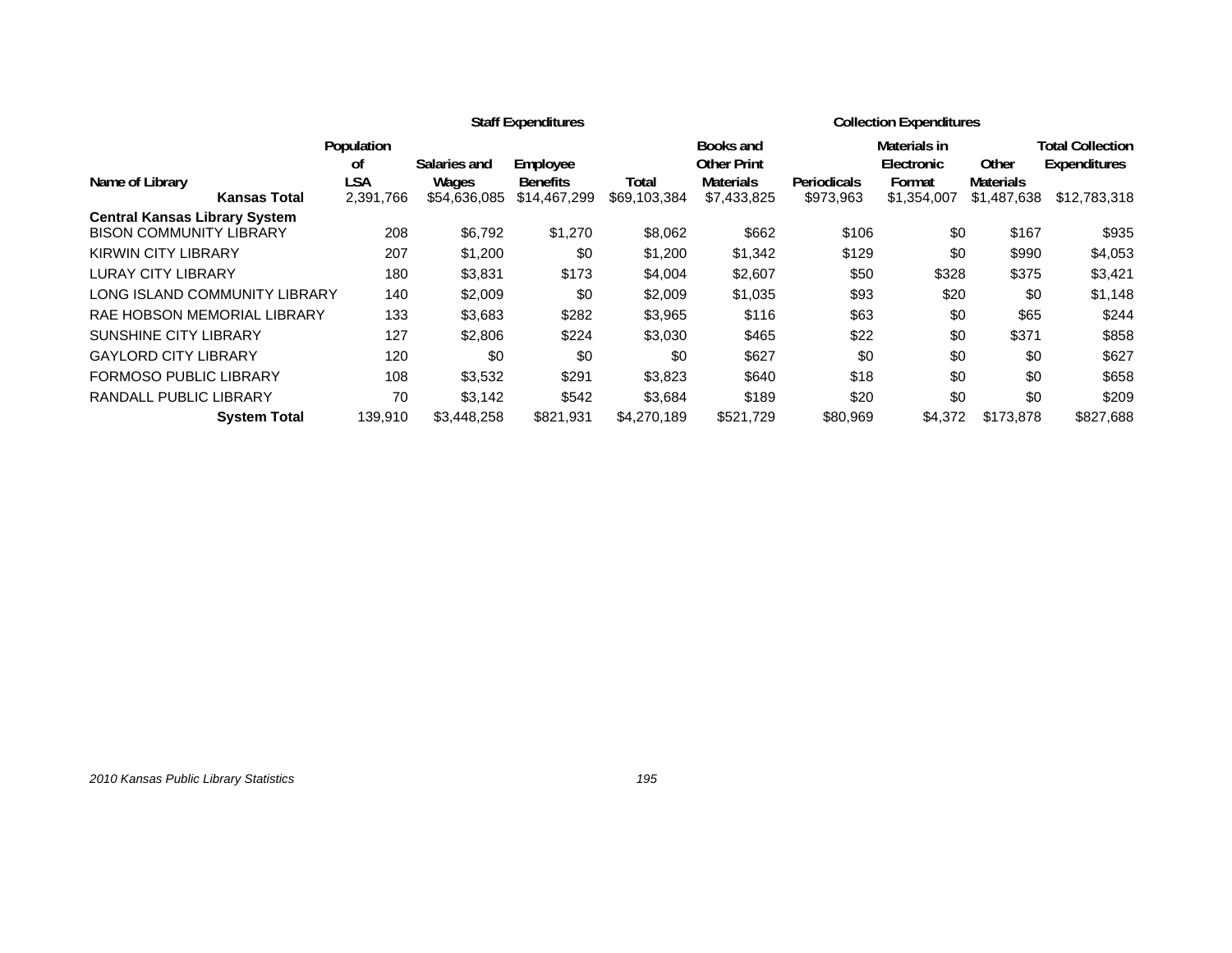|                                                     |                         |                       | <b>Staff Expenditures</b>       |                              | <b>Collection Expenditures</b>  |                          |                            |                                 |                                         |  |
|-----------------------------------------------------|-------------------------|-----------------------|---------------------------------|------------------------------|---------------------------------|--------------------------|----------------------------|---------------------------------|-----------------------------------------|--|
|                                                     | Population<br>οf        | Salaries and          | Employee                        |                              | Books and<br><b>Other Print</b> |                          | Materials in<br>Electronic | Other                           | <b>Total Collection</b><br>Expenditures |  |
| Name of Library<br><b>Kansas Total</b>              | <b>LSA</b><br>2,391,766 | Wages<br>\$54,636,085 | <b>Benefits</b><br>\$14,467,299 | <b>Total</b><br>\$69,103,384 | <b>Materials</b><br>\$7,433,825 | Periodicals<br>\$973,963 | Format<br>\$1,354,007      | <b>Materials</b><br>\$1,487,638 | \$12,783,318                            |  |
| <b>North Central Kansas Library System</b>          |                         |                       |                                 |                              |                                 |                          |                            |                                 |                                         |  |
| MANHATTAN PUBLIC LIBRARY                            | 52,284                  | \$1,354,343           | \$383,912                       | \$1,738,255                  | \$200,727                       | \$21,184                 | \$0                        | \$44,497                        | \$300,851                               |  |
| <b>EMPORIA PUBLIC LIBRARY</b>                       | 32,228                  | \$463,200             | \$95,991                        | \$559,191                    | \$49,312                        | \$5,897                  | \$2,823                    | \$0                             | \$83,687                                |  |
| DOROTHY BRAMLAGE PUBLIC LIBRARY 31,171              |                         | \$496,668             | \$115,437                       | \$612,105                    | \$48,390                        | \$6,777                  | \$0                        | \$13,349                        | \$72,742                                |  |
| POTTAWATOMIE WABAUNSEE REGIONAL LIBRARY<br>\$36,895 |                         | 22,468                | \$254,530                       | \$36,584                     | \$291,114                       | \$31,017                 | \$4,509                    | \$190                           | \$1,179                                 |  |
| ABILENE PUBLIC LIBRARY                              | 6,400                   | \$176,212             | \$47,101                        | \$223,313                    | \$17,396                        | \$2,942                  | \$0                        | \$3,012                         | \$23,350                                |  |
| <b>CLAY CENTER CARNEGIE LIBRARY</b>                 | 4,442                   | \$71,766              | \$9,375                         | \$81,141                     | \$14,013                        | \$3,338                  | \$0                        | \$2,086                         | \$19,437                                |  |
| <b>WAMEGO PUBLIC LIBRARY</b>                        | 4,312                   | \$127,147             | \$6,694                         | \$133,841                    | \$23,605                        | \$2,458                  | \$0                        | \$7,420                         | \$33,483                                |  |
| <b>MARYSVILLE PUBLIC LIBRARY</b>                    | 3,126                   | \$109,921             | \$23,597                        | \$133,518                    | \$18,614                        | \$2,708                  | \$0                        | \$8,554                         | \$29,876                                |  |
| <b>HILLSBORO PUBLIC LIBRARY</b>                     | 2,638                   | \$36,317              | \$10,901                        | \$47,218                     | \$14,246                        | \$2,397                  | \$0                        | \$2,676                         | \$19,319                                |  |
| <b>HERINGTON PUBLIC LIBRARY</b>                     | 2,400                   | \$39,260              | \$16,466                        | \$55,726                     | \$5,500                         | \$1,416                  | \$0                        | \$640                           | \$7,556                                 |  |
| COUNCIL GROVE PUBLIC LIBRARY                        | 2,274                   | \$43,860              | \$10,626                        | \$54,486                     | \$8,862                         | \$1,785                  | \$0                        | \$1,108                         | \$11,755                                |  |
| <b>MARION CITY LIBRARY</b>                          | 1,880                   | \$42,474              | \$10,384                        | \$52,858                     | \$9,302                         | \$1,691                  | \$0                        | \$2,381                         | \$13,374                                |  |
| AMERICUS TOWNSHIP LIBRARY                           | 1,511                   | \$22,239              | \$330                           | \$22,569                     | \$12,573                        | \$371                    | \$0                        | \$511                           | \$13,455                                |  |
| PEABODY TOWNSHIP LIBRARY                            | 1,359                   | \$8,191               | \$580                           | \$8,771                      | \$2,500                         | \$398                    | \$0                        | \$31                            | \$2,929                                 |  |
| <b>CHAPMAN PUBLIC LIBRARY</b>                       | 1,332                   | \$16,245              | \$1,892                         | \$18,137                     | \$1,229                         | \$955                    | \$314                      | \$1,184                         | \$5,899                                 |  |
| <b>WASHINGTON LIBRARY</b>                           | 1.105                   | \$21,125              | \$1,628                         | \$22,753                     | \$5,000                         | \$371                    | \$0                        | \$0                             | \$5,371                                 |  |
| SOLOMON PUBLIC LIBRARY                              | 1,077                   | \$16,275              | \$3,177                         | \$19,452                     | \$4,577                         | \$330                    | \$0                        | \$654                           | \$5,561                                 |  |
| COTTONWOOD FALLS/BURNLEY MEMORIAL1,063              |                         | \$13,095              | \$3,056                         | \$16,151                     | \$5,000                         | \$0                      | \$0                        | \$0                             | \$5,000                                 |  |
| <b>RILEY CITY LIBRARY</b>                           | 1,026                   | \$7,929               | \$607                           | \$8,536                      | \$1,129                         | \$101                    | \$0                        | \$0                             | \$1,529                                 |  |
| <b>BLUE RAPIDS PUBLIC LIBRARY</b>                   | 1,018                   | \$8,459               | \$1,450                         | \$9,909                      | \$2,500                         | \$100                    | \$0                        | \$0                             | \$2,600                                 |  |
| HARTFORD/ELMENDARO TOWNSHIP                         | 964                     | \$11,359              | \$1,187                         | \$12,546                     | \$3,261                         | \$179                    | \$0                        | \$310                           | \$3,750                                 |  |
| <b>WAKEFIELD PUBLIC LIBRARY</b>                     | 870                     | \$20,845              | \$1,595                         | \$22,440                     | \$4,937                         | \$555                    | \$0                        | \$0                             | \$5,492                                 |  |
| LYON COUNTY LIBRARY DIST. #1                        | 859                     | \$9,263               | \$1,776                         | \$11,039                     | \$2,539                         | \$359                    | \$0                        | \$25                            | \$2,923                                 |  |
| <b>ENTERPRISE PUBLIC LIBRARY</b>                    | 816                     | \$10,400              | \$1,675                         | \$12,075                     | \$2,750                         | \$720                    | \$0                        | \$0                             | \$3,470                                 |  |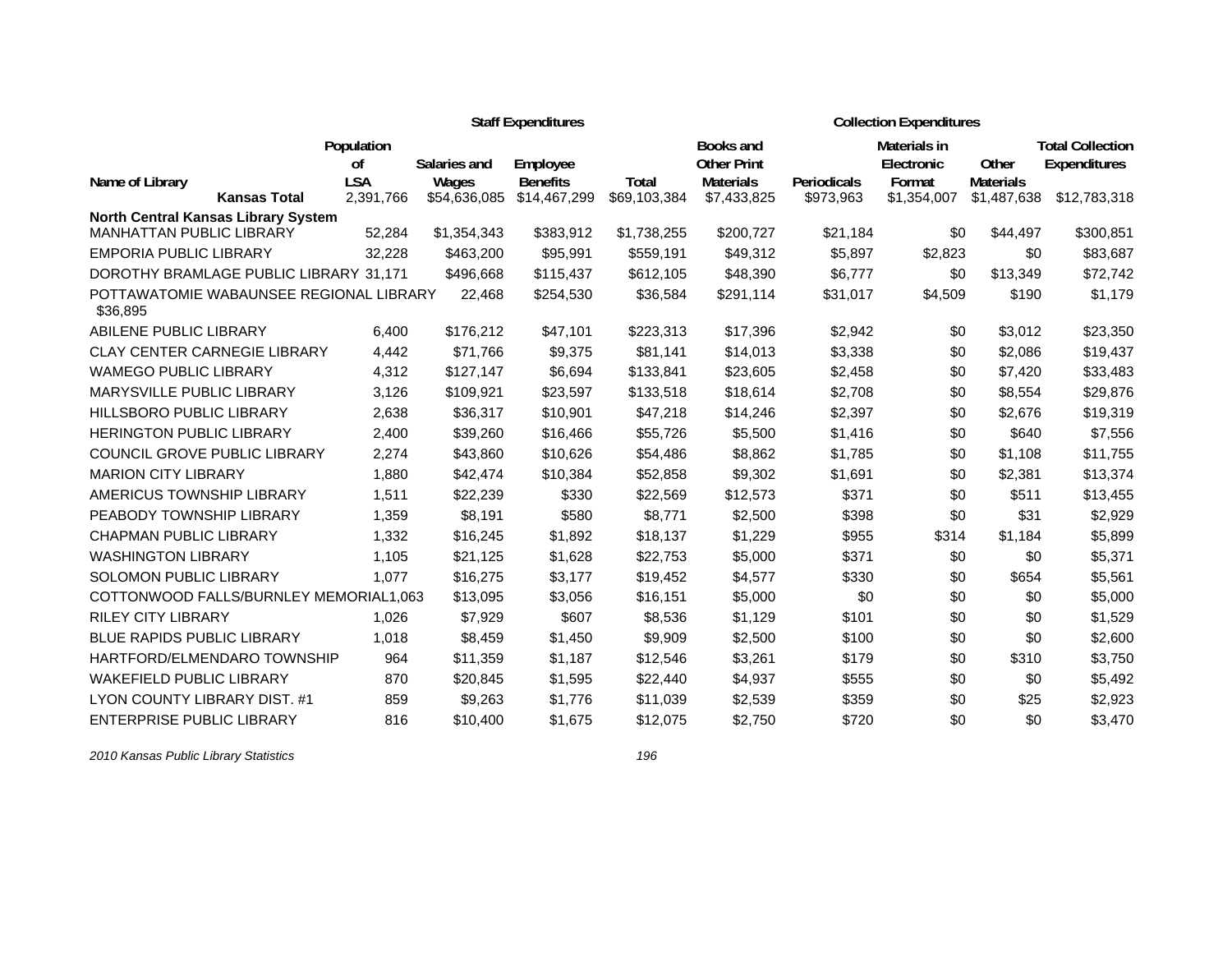|                                            |                  |                       | <b>Staff Expenditures</b>       |                       | <b>Collection Expenditures</b>  |                                 |                       |                                 |                         |
|--------------------------------------------|------------------|-----------------------|---------------------------------|-----------------------|---------------------------------|---------------------------------|-----------------------|---------------------------------|-------------------------|
|                                            | Population       |                       |                                 |                       | Books and                       |                                 | Materials in          |                                 | <b>Total Collection</b> |
|                                            | 0f               | Salaries and          | Employee                        |                       | <b>Other Print</b>              |                                 | Electronic            | Other                           | <b>Expenditures</b>     |
| Name of Library<br><b>Kansas Total</b>     | LSA<br>2,391,766 | Wages<br>\$54,636,085 | <b>Benefits</b><br>\$14,467,299 | Total<br>\$69,103,384 | <b>Materials</b><br>\$7,433,825 | <b>Periodicals</b><br>\$973,963 | Format<br>\$1,354,007 | <b>Materials</b><br>\$1,487,638 | \$12,783,318            |
| <b>North Central Kansas Library System</b> |                  |                       |                                 |                       |                                 |                                 |                       |                                 |                         |
| FRANKFORT CITY LIBRARY                     | 776              | \$17,830              | \$8,903                         | \$26,733              | \$3,400                         | \$587                           | \$50                  | \$816                           | \$4,883                 |
| <b>WATERVILLE PUBLIC LIBRARY</b>           | 616              | \$14,248              | \$967                           | \$15,215              | \$3,678                         | \$432                           | \$0                   | \$432                           | \$4,542                 |
| FLORENCE PUBLIC LIBRARY                    | 596              | \$6,915               | \$409                           | \$7,324               | \$1,362                         | \$287                           | \$0                   | \$141                           | \$1,790                 |
| <b>HANOVER PUBLIC</b>                      | 573              | \$4,581               | \$724                           | \$5,305               | \$4,000                         | \$470                           | \$934                 | \$4,755                         | \$11,139                |
| <b>WHITE CITY PUBLIC LIBRARY</b>           | 525              | \$0                   | \$0                             | \$0                   | \$7,500                         | \$150                           | \$50                  | \$500                           | \$8,200                 |
| <b>GOESSEL PUBLIC LIBRARY</b>              | 512              | \$12,996              | \$1,175                         | \$14,171              | \$2,889                         | \$545                           | \$0                   | \$390                           | \$3,824                 |
| <b>CLIFTON PUBLIC LIBRARY</b>              | 502              | \$9,682               | \$508                           | \$10,190              | \$1,408                         | \$0                             | \$0                   | \$0                             | \$1,408                 |
| <b>LEONARDVILLE CITY LIBRARY</b>           | 475              | \$5,001               | \$310                           | \$5,311               | \$1,196                         | \$28                            | \$0                   | \$0                             | \$1,224                 |
| <b>AXTELL PUBLIC LIBRARY</b>               | 417              | \$4,884               | \$374                           | \$5,258               | \$989                           | \$62                            | \$0                   | \$184                           | \$1,235                 |
| <b>ELM CREEK TOWNSHIP LIBRARY</b>          | 363              | \$3,693               | \$0                             | \$3,693               | \$289                           | \$0                             | \$0                   | \$0                             | \$289                   |
| <b>HOPE COMMUNITY LIBRARY</b>              | 358              | \$4,000               | \$0                             | \$4,000               | \$1,050                         | \$0                             | \$0                   | \$0                             | \$1,050                 |
| <b>DWIGHT PUBLIC LIBRARY</b>               | 326              | \$0                   | \$0                             | \$0                   | \$2,185                         | \$112                           | \$0                   | \$0                             | \$2,297                 |
| <b>BURNS PUBLIC LIBRARY</b>                | 260              | \$2,340               | \$151                           | \$2,491               | \$2,295                         | \$350                           | \$350                 | \$0                             | \$2,995                 |
| <b>BEATTIE PUBLIC LIBRARY</b>              | 259              | \$0                   | \$0                             | \$0                   | \$943                           | \$0                             | \$0                   | \$0                             | \$943                   |
| SUMMERFIELD PUBLIC LIBRARY                 | 198              |                       |                                 |                       |                                 |                                 |                       |                                 |                         |
| <b>VERMILLION PUBLIC LIBRARY</b>           | 95               | \$0                   | \$0                             | \$0                   | \$903                           | \$0                             | \$120                 | \$20                            | \$1,043                 |
| <b>System Total</b>                        | 185,474          | \$3,467,293           | \$799,542                       | \$4,266,835           | \$523,066                       | \$64,564                        | \$4,831               | \$96,855                        | \$757,166               |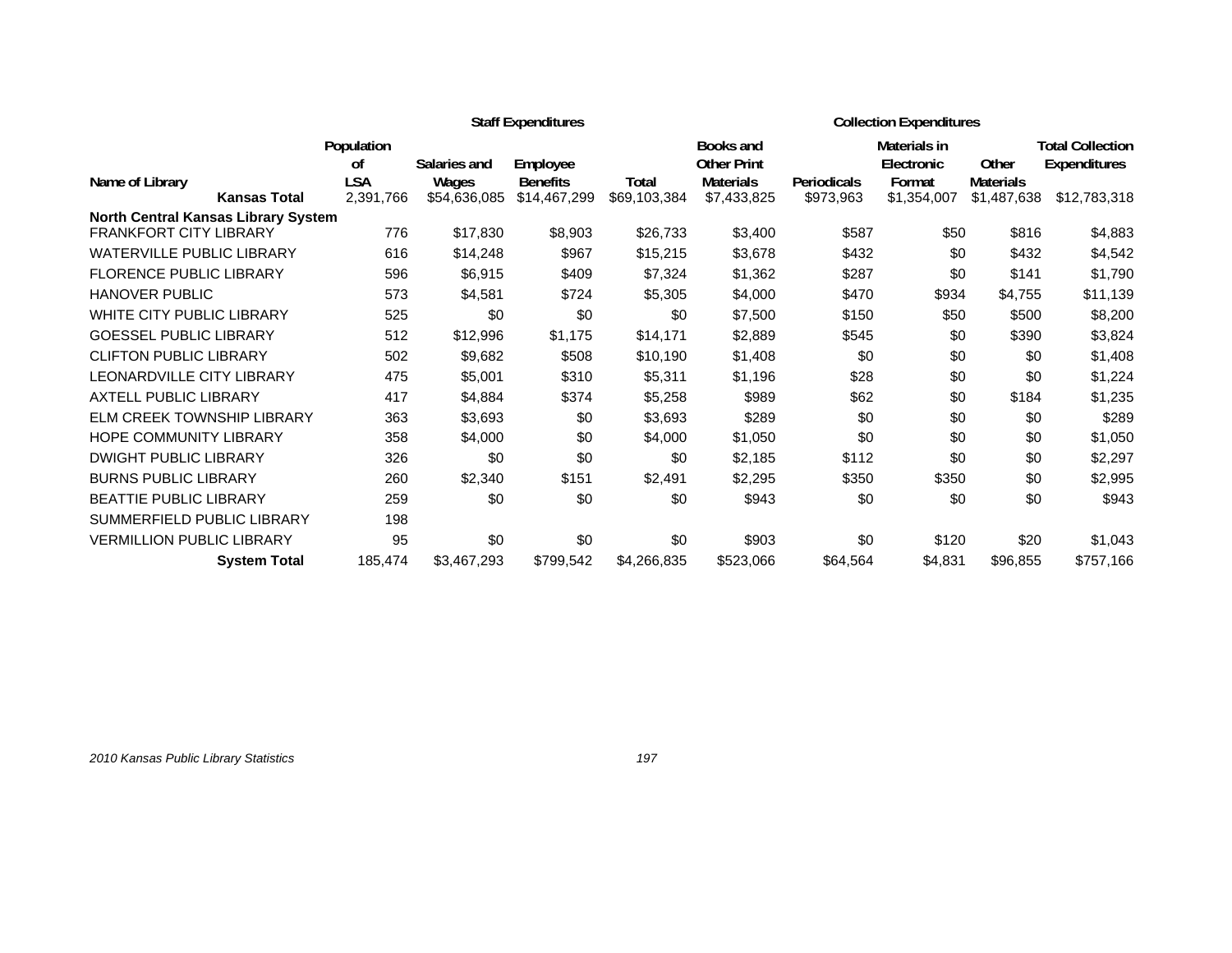|                                                         |                  |                       | <b>Staff Expenditures</b>   |              | <b>Collection Expenditures</b>         |             |                      |                           |                         |
|---------------------------------------------------------|------------------|-----------------------|-----------------------------|--------------|----------------------------------------|-------------|----------------------|---------------------------|-------------------------|
|                                                         | Population       |                       |                             |              | <b>Books and</b>                       |             | Materials in         |                           | <b>Total Collection</b> |
| Name of Library                                         | 0f<br><b>LSA</b> | Salaries and          | Employee<br><b>Benefits</b> | <b>Total</b> | <b>Other Print</b><br><b>Materials</b> | Periodicals | Electronic<br>Format | Other<br><b>Materials</b> | Expenditures            |
| <b>Kansas Total</b>                                     | 2,391,766        | Wages<br>\$54,636,085 | \$14,467,299                | \$69,103,384 | \$7,433,825                            | \$973,963   | \$1,354,007          | \$1,487,638               | \$12,783,318            |
| <b>Northeast Kansas Library System</b>                  |                  |                       |                             |              |                                        |             |                      |                           |                         |
| JOHNSON COUNTY LIBRARY                                  | 414,097          | \$9,939,134           | \$3,000,603                 | \$12,939,737 | \$1,508,436                            | \$282,605   | \$910,526            | \$13,543                  | \$3,161,677             |
| TOPEKA AND SHAWNEE COUNTY PUBLIC LIBRARY<br>\$1,053,277 |                  | 170,378               | \$8,078,681                 | \$2,780,742  | \$10,859,423                           | \$505,358   | \$53,370             | \$270,584                 | \$0                     |
| KANSAS CITY, KANSAS PUBLIC LIBRARY135,410               |                  | \$4,550,641           | \$870,745                   | \$5,421,386  | \$471,990                              | \$41,748    | \$0                  | \$0                       | \$801,537               |
| OLATHE PUBLIC LIBRARY                                   | 119,993          | \$2,296,003           | \$575,801                   | \$2,871,804  | \$235,822                              | \$17,297    | \$0                  | \$181,947                 | \$544,069               |
| <b>LAWRENCE PUBLIC LIBRARY</b>                          | 90,520           | \$1,862,291           | \$487,183                   | \$2,349,474  | \$309,717                              | \$27,191    | \$0                  | \$154,692                 | \$527,332               |
| LEAVENWORTH PUBLIC LIBRARY                              | 34,729           | \$563,827             | \$168,540                   | \$732,367    | \$91,327                               | \$6,088     | \$23,692             | \$3,910                   | \$142,203               |
| <b>OTTAWA LIBRARY</b>                                   | 12,850           | \$508,091             | \$103,548                   | \$611,639    | \$66,930                               | \$6,388     | \$28,998             | \$3,000                   | \$105,359               |
| <b>LANSING COMMUNITY LIBRARY</b>                        | 10.691           | \$99,382              | \$19,862                    | \$119,244    | \$17,320                               | \$2,339     | \$1,085              | \$5,484                   | \$26,888                |
| <b>ATCHISON LIBRARY</b>                                 | 10,402           | \$299,777             | \$41,490                    | \$341,267    | \$26,867                               | \$3,731     | \$0                  | \$8,931                   | \$39,529                |
| BASEHOR COMMUNITY LIBRARY, DIST #2, LV. CO.<br>\$88,738 |                  | 8,730                 | \$284,771                   | \$71,746     | \$356,517                              | \$45,315    | \$4,041              | \$0                       | \$39,382                |
| LIBRARY DISTRICT #1, MIAMI COUNTY                       | 8,500            | \$255,164             | \$78,366                    | \$333,530    | \$43,178                               | \$3,766     | \$17,397             | \$665                     | \$67,419                |
| EUDORA PUBLIC LIBRARY                                   | 7.646            | \$94,800              | \$429                       | \$95,229     | \$12,609                               | \$1,794     | \$0                  | \$2,562                   | \$17,125                |
| LIBRARY DISTRICT #1, DONIPHAN COUNTY7,319               |                  | \$164,015             | \$16,583                    | \$180,598    | \$24,002                               | \$1,665     | \$611                | \$102                     | \$42,876                |
| BONNER SPRINGS CITY LIBRARY                             | 7.152            | \$236,610             | \$61,401                    | \$298,011    | \$35,009                               | \$4,379     | \$0                  | \$15,909                  | \$55,297                |
| PAOLA FREE LIBRARY                                      | 5,351            | \$146,840             | \$35,750                    | \$182,590    | \$13,085                               | \$3,799     | \$0                  | \$7,645                   | \$40,356                |
| <b>OSAWATOMIE PUBLIC LIBRARY</b>                        | 4,488            | \$73,262              | \$11,282                    | \$84,544     | \$14,606                               | \$488       | \$0                  | \$334                     | \$15,428                |
| <b>BALDWIN CITY LIBRARY</b>                             | 4,308            | \$85,118              | \$7,437                     | \$92,555     | \$17,527                               | \$1,261     | \$0                  | \$1,890                   | \$22,568                |
| <b>TONGANOXIE PUBLIC LIBRARY</b>                        | 4,305            | \$151,334             | \$44,453                    | \$195,787    | \$48,000                               | \$1,000     | \$0                  | \$10,000                  | \$59,000                |
| LINWOOD COMMUNITY LIBRARY DISTRICT #13,840              |                  | \$66,851              | \$7,186                     | \$74,037     | \$9,377                                | \$1,114     | \$0                  | \$5,105                   | \$15,596                |
| <b>BECK-BOOKMAN LIBRARY</b>                             | 3,258            | \$81,500              | \$24,493                    | \$105,993    | \$16,000                               | \$1,500     | \$0                  | \$5,435                   | \$22,935                |
| HIAWATHA/MORRILL PUBLIC LIBRARY                         | 3,169            | \$134,052             | \$24,643                    | \$158,695    | \$17,659                               | \$2,912     | \$0                  | \$4,784                   | \$25,897                |
| OSAGE CITY PUBLIC LIBRARY                               | 2,824            | \$90,300              | \$17,410                    | \$107,710    | \$16,542                               | \$1,341     | \$0                  | \$11,552                  | \$29,435                |
| MERIDEN COMMUNITY LIBRARY                               | 2,726            | \$34,918              | \$3,532                     | \$38,450     | \$8,606                                | \$120       | \$0                  | \$3,384                   | \$12,110                |
| <b>MARY COTTON PUBIC LIBRARY</b>                        | 2.482            | \$66.947              | \$6.684                     | \$73.631     | \$18,378                               | \$1.678     | \$243                | \$9.159                   | \$29,458                |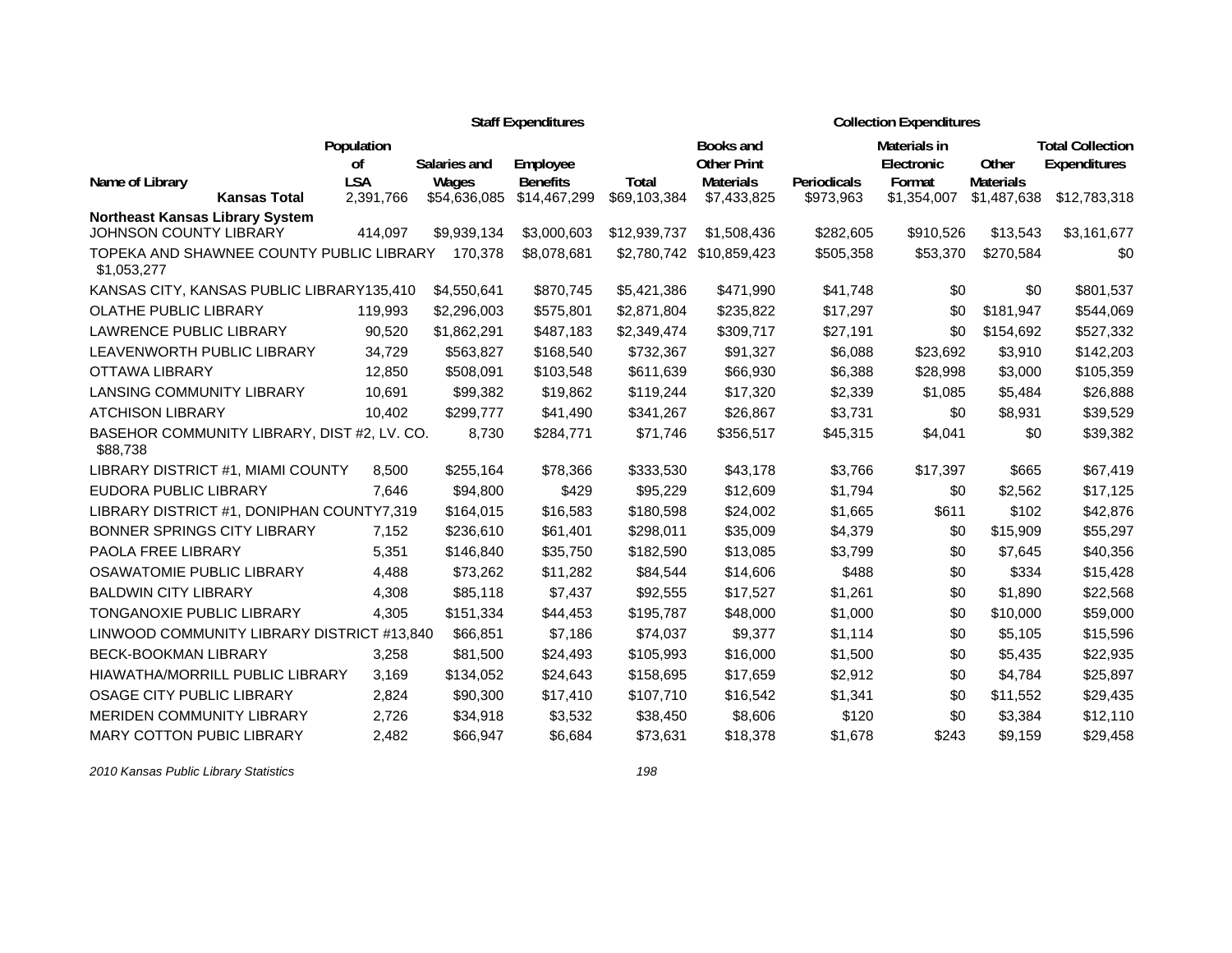|                                        |                         |                       | <b>Staff Expenditures</b>       |                       | <b>Collection Expenditures</b>         |                          |                            |                                 |                                                |
|----------------------------------------|-------------------------|-----------------------|---------------------------------|-----------------------|----------------------------------------|--------------------------|----------------------------|---------------------------------|------------------------------------------------|
|                                        | Population<br>οf        | Salaries and          | Employee                        |                       | <b>Books and</b><br><b>Other Print</b> |                          | Materials in<br>Electronic | Other                           | <b>Total Collection</b><br><b>Expenditures</b> |
| Name of Library<br><b>Kansas Total</b> | <b>LSA</b><br>2,391,766 | Wages<br>\$54,636,085 | <b>Benefits</b><br>\$14,467,299 | Total<br>\$69,103,384 | <b>Materials</b><br>\$7,433,825        | Periodicals<br>\$973,963 | Format<br>\$1,354,007      | <b>Materials</b><br>\$1,487,638 | \$12,783,318                                   |
| <b>Northeast Kansas Library System</b> |                         |                       |                                 |                       |                                        |                          |                            |                                 |                                                |
| ROSSVILLE COMMUNITY LIBRARY            | 2,212                   | \$50,023              | \$5,627                         | \$55,650              | \$8,684                                | \$1,105                  | \$0                        | \$3,031                         | \$12,820                                       |
| OSKALOOSA PUBLIC LIBRARY               | 2,128                   | \$28,465              | \$4,455                         | \$32,920              | \$10,287                               | \$2,167                  | \$0                        | \$0                             | \$17,808                                       |
| SILVER LAKE LIBRARY                    | 2,119                   | \$55,637              | \$4,256                         | \$59,893              | \$5,721                                | \$533                    | \$0                        | \$1,108                         | \$7,362                                        |
| DELAWARE TOWNSHIP LIBRARY              | 2,046                   | \$29,069              | \$7,132                         | \$36,201              | \$8,949                                | \$645                    | \$0                        | \$17,721                        | \$27,315                                       |
| <b>SENECA FREE LIBRARY</b>             | 2,013                   | \$57,600              | \$7,992                         | \$65,592              | \$19,724                               | \$1,833                  | \$150                      | \$8,399                         | \$30,106                                       |
| <b>HORTON PUBLIC LIBRARY</b>           | 1,799                   | \$36,233              | \$10,441                        | \$46,674              | \$3,848                                | \$647                    | \$0                        | \$378                           | \$4,873                                        |
| <b>WELLSVILLE CITY LIBRARY</b>         | 1.737                   | \$46,633              | \$6,712                         | \$53,345              | \$4,355                                | \$573                    | \$0                        | \$0                             | \$7,270                                        |
| <b>LYNDON CARNEGIE LIBRARY</b>         | 1.485                   | \$35,415              | \$3,044                         | \$38,459              | \$6,884                                | \$50                     | \$0                        | \$2,000                         | \$8,934                                        |
| <b>CARBONDALE CITY LIBRARY</b>         | 1.378                   | \$25,426              | \$2,007                         | \$27,433              | \$6,147                                | \$97                     | \$0                        | \$0                             | \$6,244                                        |
| <b>WINCHESTER PUBLIC LIBRARY</b>       | 1,282                   | \$20,973              | \$874                           | \$21,847              | \$5,070                                | \$500                    | \$1,473                    | \$0                             | \$7,043                                        |
| NORTONVILLE PUBLIC LIBRARY             | 961                     | \$24,457              | \$5,649                         | \$30,106              | \$6,297                                | \$494                    | \$2,686                    | \$0                             | \$9,477                                        |
| <b>BURLINGAME COMMUNITY LIBRARY</b>    | 958                     | \$26,532              | \$2,046                         | \$28,578              | \$6,711                                | \$112                    | \$2,491                    | \$3,762                         | \$14,778                                       |
| Pomona Community Library               | 945                     | \$7,305               | \$0                             | \$7,305               | \$1,192                                | \$0                      | \$658                      | \$0                             | \$1,850                                        |
| <b>OVERBROOK PUBLIC LIBRARY</b>        | 928                     | \$32,902              | \$4,641                         | \$37,543              | \$6,175                                | \$384                    | \$0                        | \$3,598                         | \$10,157                                       |
| <b>MCLOUTH PUBLIC LIBRARY</b>          | 835                     | \$19,334              | \$4,145                         | \$23,479              | \$3,469                                | \$98                     | \$0                        | \$0                             | \$4,538                                        |
| EFFINGHAM COMMUNITY LIBRARY            | 575                     | \$11,500              | \$900                           | \$12,400              | \$4,300                                | \$100                    | \$500                      | \$2,000                         | \$7,200                                        |
| <b>BARNES READING ROOM</b>             | 509                     | \$9,350               | \$1,429                         | \$10,779              | \$2,350                                | \$0                      | \$0                        | \$150                           | \$2,500                                        |
| RICHMOND PUBLIC LIBRARY                | 503                     | \$16,342              | \$1,290                         | \$17,632              | \$2,328                                | \$84                     | \$0                        | \$539                           | \$2,951                                        |
| CENTRALIA COMMUNITY LIBRARY            | 486                     | \$14,192              | \$1,138                         | \$15,330              | \$4,800                                | \$552                    | \$0                        | \$1,021                         | \$6,373                                        |
| <b>BERN COMMUNITY LIBRARY</b>          | 438                     | \$12,181              | \$932                           | \$13,113              | \$1,503                                | \$169                    | \$655                      | \$370                           | \$3,067                                        |
| <b>WILLIAMSBURG COMMUNITY LIBRARY</b>  | 357                     | \$15,163              | \$1,145                         | \$16,308              | \$825                                  | \$0                      | \$0                        | \$25                            | \$850                                          |
| <b>WETMORE PUBLIC LIBRARY</b>          | 341                     | \$12,391              | \$1,026                         | \$13,417              | \$2,752                                | \$186                    | \$0                        | \$1,452                         | \$4,390                                        |
| <b>CORNING CITY LIBRARY</b>            | 160                     | \$6,180               | \$496                           | \$6,676               | \$528                                  | \$35                     | \$0                        | \$272                           | \$835                                          |
| <b>System Total</b>                    | 1,101,363               | \$30.757.612          | \$8.537.286                     | \$39.294.898          | \$3,696,559                            | \$481.979                | \$1,261,749                | \$535.241                       | \$7.144.850                                    |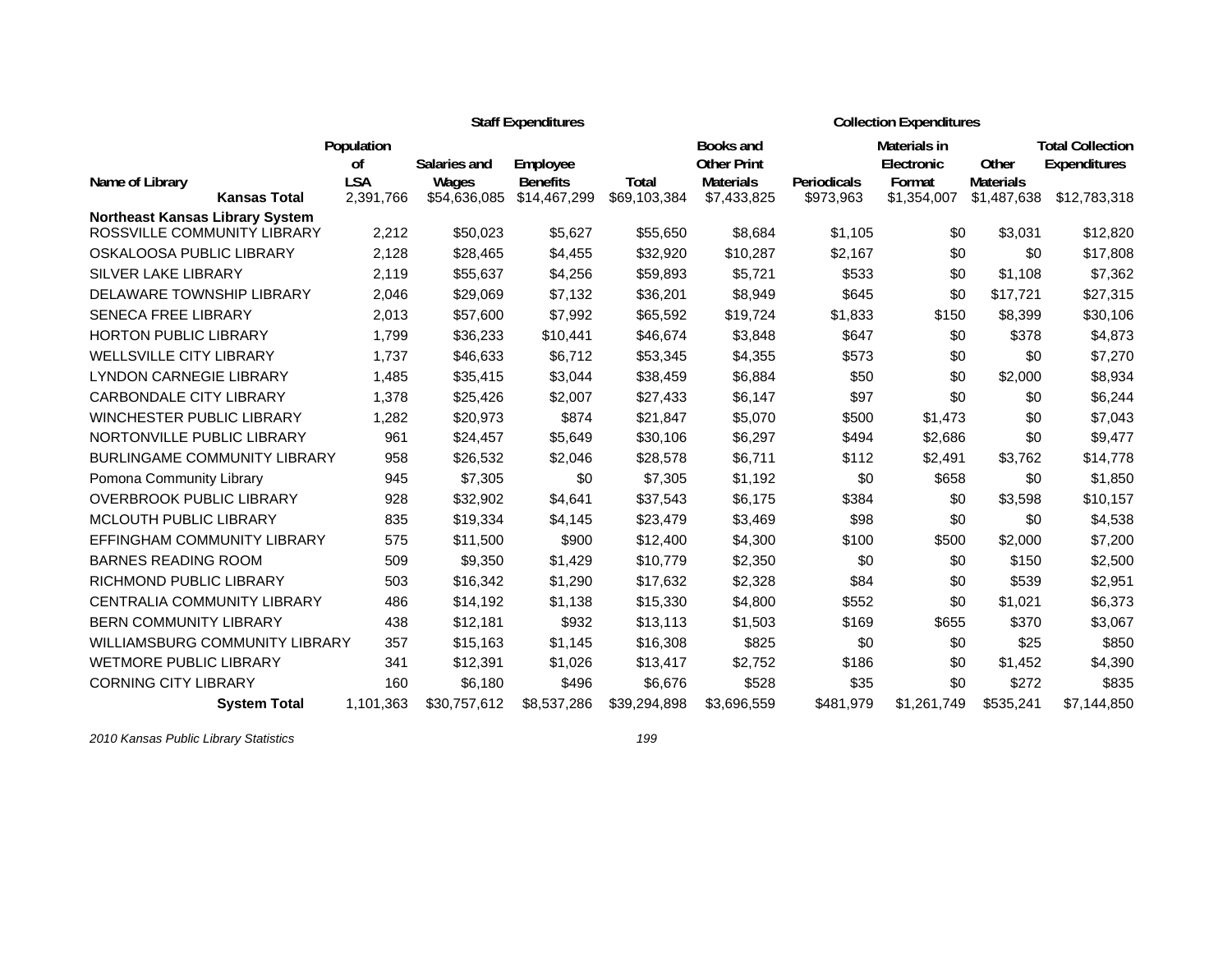|                                        |                         |                       | <b>Staff Expenditures</b>       |                       |                                        | <b>Collection Expenditures</b> |                            |                                 |                                         |  |
|----------------------------------------|-------------------------|-----------------------|---------------------------------|-----------------------|----------------------------------------|--------------------------------|----------------------------|---------------------------------|-----------------------------------------|--|
|                                        | Population<br>οf        | Salaries and          | Employee                        |                       | <b>Books and</b><br><b>Other Print</b> |                                | Materials in<br>Electronic | Other                           | <b>Total Collection</b><br>Expenditures |  |
| Name of Library<br><b>Kansas Total</b> | <b>LSA</b><br>2,391,766 | Wages<br>\$54,636,085 | <b>Benefits</b><br>\$14,467,299 | Total<br>\$69,103,384 | <b>Materials</b><br>\$7,433,825        | Periodicals<br>\$973,963       | Format<br>\$1,354,007      | <b>Materials</b><br>\$1,487,638 | \$12,783,318                            |  |
| <b>Northwest Kansas Library System</b> |                         |                       |                                 |                       |                                        |                                |                            |                                 |                                         |  |
| <b>COLBY/PIONEER MEMORIAL LIBRARY</b>  | 4,803                   | \$161,176             | \$21,000                        | \$182,176             | \$15,716                               | \$710                          | \$0                        | \$4,178                         | \$20,604                                |  |
| <b>GOODLAND PUBLIC LIBRARY</b>         | 4.388                   | \$87,690              | \$12,120                        | \$99,810              | \$18,000                               | \$4,000                        | \$5,700                    | \$3,500                         | \$33,100                                |  |
| <b>NORTON PUBLIC LIBRARY</b>           | 2,651                   | \$85,117              | \$32,878                        | \$117,995             | \$11,338                               | \$1,335                        | \$0                        | \$1,866                         | \$14,539                                |  |
| <b>GRAHAM COUNTY PUBLIC LIBRARY</b>    | 2,592                   | \$72,750              | \$13,203                        | \$85,953              | \$11,050                               | \$860                          | \$1,566                    | \$210                           | \$13,686                                |  |
| SHERIDAN COUNTY PUBLIC LIBRARY         | 2,510                   | \$44,566              | \$6,152                         | \$50,718              | \$3,007                                | \$295                          | \$787                      | \$200                           | \$4,389                                 |  |
| ATWOOD PUBLIC LIBRARY                  | 2,503                   | \$31,368              | \$6,996                         | \$38,364              | \$5,582                                | \$1,396                        | \$0                        | \$830                           | \$7,808                                 |  |
| OAKLEY PUBLIC LIBRARY                  | 1,844                   | \$77,442              | \$24,000                        | \$101,442             | \$8,840                                | \$1,047                        | \$0                        | \$2,000                         | \$11,887                                |  |
| <b>WAKEENEY PUBLIC LIBRARY</b>         | 1,716                   | \$40,007              | \$2,610                         | \$42,617              | \$5,622                                | \$1,688                        | \$0                        | \$1,621                         | \$8,931                                 |  |
| <b>OBERLIN CITY LIBRARY</b>            | 1,656                   | \$36,222              | \$3,210                         | \$39,432              | \$14,101                               | \$1,015                        | \$0                        | \$3,628                         | \$18,744                                |  |
| <b>ST. FRANCIS PUBLIC LIBRARY</b>      | 1,282                   | \$25,453              | \$2,673                         | \$28,126              | \$3,659                                | \$771                          | \$0                        | \$175                           | \$4,605                                 |  |
| <b>JAY JOHNSON PUBLIC LIBRARY</b>      | 782                     | \$47,410              | \$4,527                         | \$51,937              | \$4,005                                | \$1,005                        | \$0                        | \$493                           | \$5,503                                 |  |
| <b>SHARON SPRINGS PUBLIC LIBRARY</b>   | 657                     | \$14,621              | \$0                             | \$14,621              | \$2,067                                | \$393                          | \$499                      | \$0                             | \$5,066                                 |  |
| ALMENA CITY LIBRARY                    | 425                     | \$3,664               | \$227                           | \$3,891               | \$1,208                                | \$25                           | \$0                        | \$160                           | \$1,393                                 |  |
| <b>BIRD CITY PUBLIC LIBRARY</b>        | 407                     | \$5,437               | \$514                           | \$5,951               | \$658                                  | \$608                          | \$0                        | \$755                           | \$3,066                                 |  |
| <b>GRINNELL/MOORE FAMILY LIBRARY</b>   | 276                     | \$2,688               | \$86                            | \$2,774               | \$641                                  | \$0                            | \$1,398                    | \$32                            | \$2,071                                 |  |
| <b>GRAINFIELD CITY LIBRARY</b>         | 275                     | \$4,204               | \$668                           | \$4,872               | \$172                                  | \$10                           | \$0                        | \$75                            | \$257                                   |  |
| <b>LENORA PUBLIC LIBRARY</b>           | 266                     | \$4,790               | \$250                           | \$5,040               | \$651                                  | \$0                            | \$0                        | \$0                             | \$651                                   |  |
| <b>SELDEN PUBLIC LIBRARY</b>           | 178                     | \$0                   | \$0                             | \$0                   | \$2,701                                | \$0                            | \$0                        | \$0                             | \$2,701                                 |  |
| NORCATUR PUBLIC LIBRARY                | 144                     | \$26,002              | \$1,710                         | \$27,712              | \$4,553                                | \$0                            | \$0                        | \$479                           | \$5,032                                 |  |
| <b>JENNINGS CITY LIBRARY</b>           | 118                     | \$2,792               | \$0                             | \$2,792               | \$300                                  | \$0                            | \$0                        | \$0                             | \$350                                   |  |
| <b>GOVE CITY LIBRARY</b>               | 88                      | \$2,780               | \$426                           | \$3,206               | \$0                                    | \$0                            | \$0                        | \$0                             | \$0                                     |  |
| <b>System Total</b>                    | 29,561                  | \$776,179             | \$133,250                       | \$909,429             | \$113,871                              | \$15,158                       | \$9,950                    | \$20,202                        | \$164,383                               |  |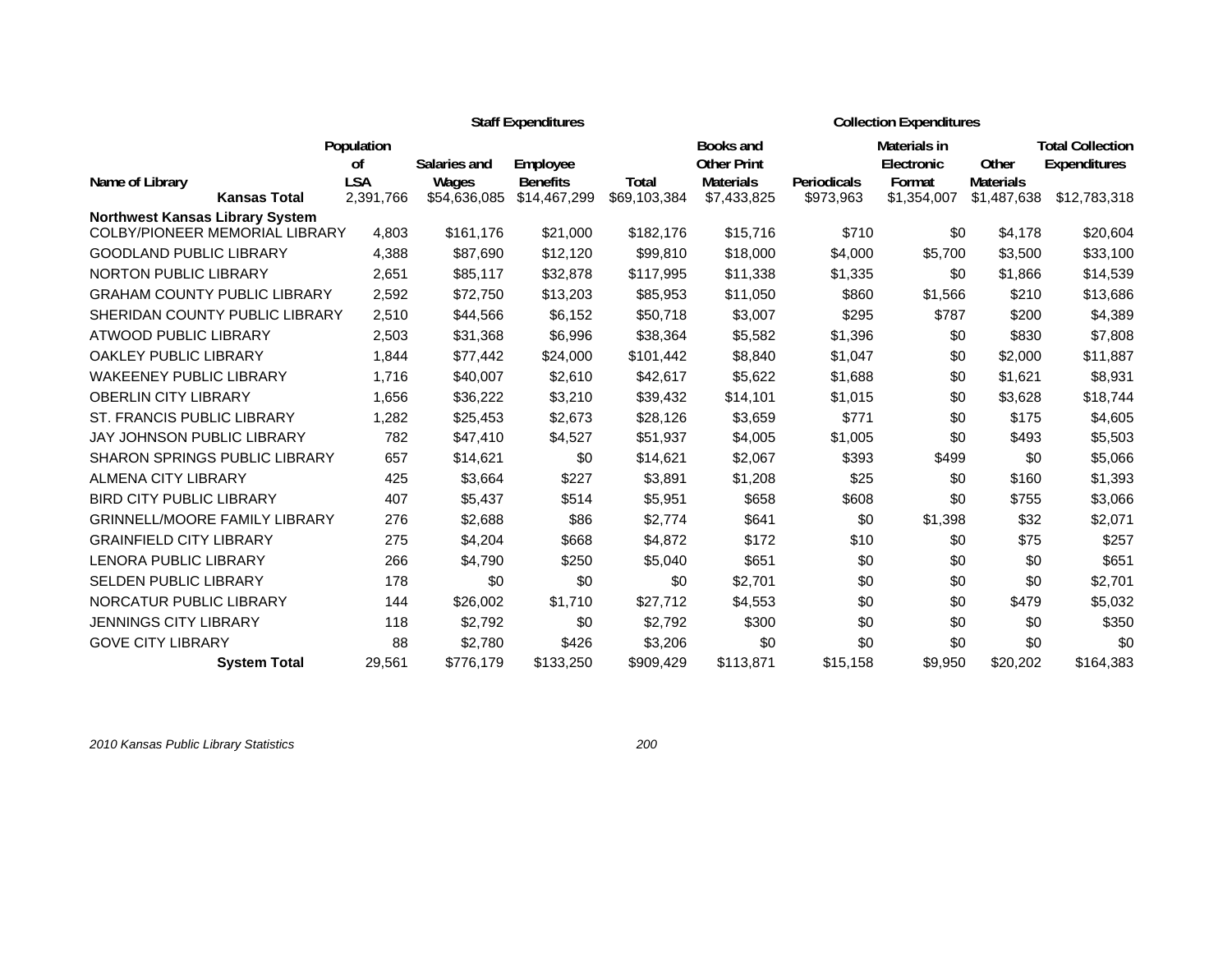|                                        |                         |                       | <b>Staff Expenditures</b>       |                       | <b>Collection Expenditures</b>  |                          |                       |                                 |                         |  |
|----------------------------------------|-------------------------|-----------------------|---------------------------------|-----------------------|---------------------------------|--------------------------|-----------------------|---------------------------------|-------------------------|--|
|                                        | Population              |                       |                                 |                       | <b>Books and</b>                |                          | Materials in          |                                 | <b>Total Collection</b> |  |
|                                        | οf                      | Salaries and          | Employee                        |                       | <b>Other Print</b>              |                          | Electronic            | Other                           | <b>Expenditures</b>     |  |
| Name of Library<br><b>Kansas Total</b> | <b>LSA</b><br>2,391,766 | Wages<br>\$54,636,085 | <b>Benefits</b><br>\$14,467,299 | Total<br>\$69,103,384 | <b>Materials</b><br>\$7,433,825 | Periodicals<br>\$973,963 | Format<br>\$1,354,007 | <b>Materials</b><br>\$1,487,638 | \$12,783,318            |  |
| South Central Kansas Library System    |                         |                       |                                 |                       |                                 |                          |                       |                                 |                         |  |
| <b>WICHITA PUBLIC LIBRARY</b>          | 372,186                 | \$4,490,923           | \$1,217,723                     | \$5,708,646           | \$572,265                       | \$78,884                 | \$12,650              | \$136,556                       | \$867,613               |  |
| <b>HUTCHINSON PUBLIC LIBRARY</b>       | 40,889                  | \$995,128             | \$267,120                       | \$1,262,248           | \$218,290                       | \$25,000                 | \$0                   | \$42,500                        | \$345,290               |  |
| DERBY PUBLIC LIBRARY                   | 22,517                  | \$547,019             | \$113,429                       | \$660,448             | \$126,240                       | \$6,105                  | \$0                   | \$64,296                        | \$229,721               |  |
| <b>NEWTON PUBLIC LIBRARY</b>           | 18,133                  | \$327,632             | \$66,558                        | \$394,190             | \$79,505                        | \$7,830                  | \$8,843               | \$0                             | \$110,686               |  |
| <b>MCPHERSON PUBLIC LIBRARY</b>        | 13,396                  | \$377,310             | \$98,088                        | \$475,398             | \$60,116                        | \$9,257                  | \$0                   | \$7,718                         | \$82,109                |  |
| <b>BRADFORD MEMORIAL LIBRARY</b>       | 12,591                  | \$242,984             | \$46,021                        | \$289,005             | \$42,588                        | \$3,355                  | \$0                   | \$16,996                        | \$62,939                |  |
| <b>WINFIELD PUBLIC LIBRARY</b>         | 11,497                  | \$217,953             | \$81,227                        | \$299,180             | \$30,533                        | \$8,196                  | \$6,512               | \$0                             | \$55,759                |  |
| ARKANSAS CITY PUBLIC LIBRARY           | 11,070                  | \$182,795             | \$44,698                        | \$227,493             | \$34,996                        | \$5,461                  | \$0                   | \$9,249                         | \$49,706                |  |
| <b>HAYSVILLE COMMUNITY LIBRARY</b>     | 10,364                  | \$208,171             | \$69,185                        | \$277,356             | \$8,234                         | \$2,516                  | \$782                 | \$51                            | \$12,783                |  |
| ANDOVER PUBLIC LIBRARY                 | 10,328                  | \$259,927             | \$21,333                        | \$281,260             | \$32,606                        | \$2,048                  | \$0                   | \$12,143                        | \$46,797                |  |
| PRATT PUBLIC LIBRARY                   | 9,411                   | \$104,658             | \$23,223                        | \$127,881             | \$20,823                        | \$3,359                  | \$0                   | \$5,373                         | \$29,555                |  |
| AUGUSTA PUBLIC LIBRARY                 | 8,693                   | \$183,006             | \$41,303                        | \$224,309             | \$10,861                        | \$2,827                  | \$0                   | \$3,139                         | \$16,827                |  |
| PARK CITY PUBLIC LIBRARY               | 7,787                   | \$95,906              | \$6,250                         | \$102,156             | \$20,000                        | \$2,100                  | \$0                   | \$1,900                         | \$24,000                |  |
| <b>WELLINGTON PUBLIC</b>               | 7,735                   | \$127,423             | \$11,554                        | \$138,977             | \$22,224                        | \$3,495                  | \$750                 | \$3,000                         | \$29,469                |  |
| EDNA BUSCHOW MEMORIAL LIBRARY          | 6,521                   | \$96,032              | \$8,396                         | \$104,428             | \$25,169                        | \$1,648                  | \$10,329              | \$2,287                         | \$39,433                |  |
| <b>MULVANE PUBLIC LIBRARY</b>          | 5,866                   | \$80,356              | \$21,104                        | \$101,460             | \$26,536                        | \$3,092                  | \$0                   | \$1,777                         | \$31,405                |  |
| ROSE HILL PUBLIC LIBRARY               | 4,034                   | \$51,744              | \$5,961                         | \$57,705              | \$5,821                         | \$0                      | \$0                   | \$192                           | \$6,013                 |  |
| <b>GODDARD PUBLIC LIBRARY</b>          | 3,869                   | \$34,671              | \$9,193                         | \$43,864              | \$10,702                        | \$1,265                  | \$0                   | \$649                           | \$12,616                |  |
| <b>HESSTON PUBLIC LIBRARY</b>          | 3,741                   | \$102,199             | \$27,564                        | \$129,763             | \$12,992                        | \$4,902                  | \$0                   | \$2,465                         | \$20,359                |  |
| <b>LYONS PUBLIC LIBRARY</b>            | 3,399                   | \$44,166              | \$10,893                        | \$55,059              | \$7,453                         | \$1,771                  | \$0                   | \$322                           | \$9,546                 |  |
| LINDSBORG COMMUNITY LIBRARY            | 3,245                   | \$32,165              | \$1,130                         | \$33,295              | \$4,653                         | \$500                    | \$0                   | \$0                             | \$5,153                 |  |
| KINGMAN CARNEGIE LIBRARY               | 2,996                   | \$88,130              | \$10,388                        | \$98,518              | \$10,436                        | \$1,791                  | \$1,500               | \$1,049                         | \$15,868                |  |
| CHENEY PUBLIC LIBRARY                  | 2,703                   | \$29,796              | \$3,089                         | \$32,885              | \$6,013                         | \$440                    | \$0                   | \$746                           | \$7,199                 |  |
| <b>DOUGLASS PUBLIC LIBRARY</b>         | 2,594                   | \$38,060              | \$10,100                        | \$48,160              | \$13,430                        | \$552                    | \$0                   | \$2,046                         | \$16,028                |  |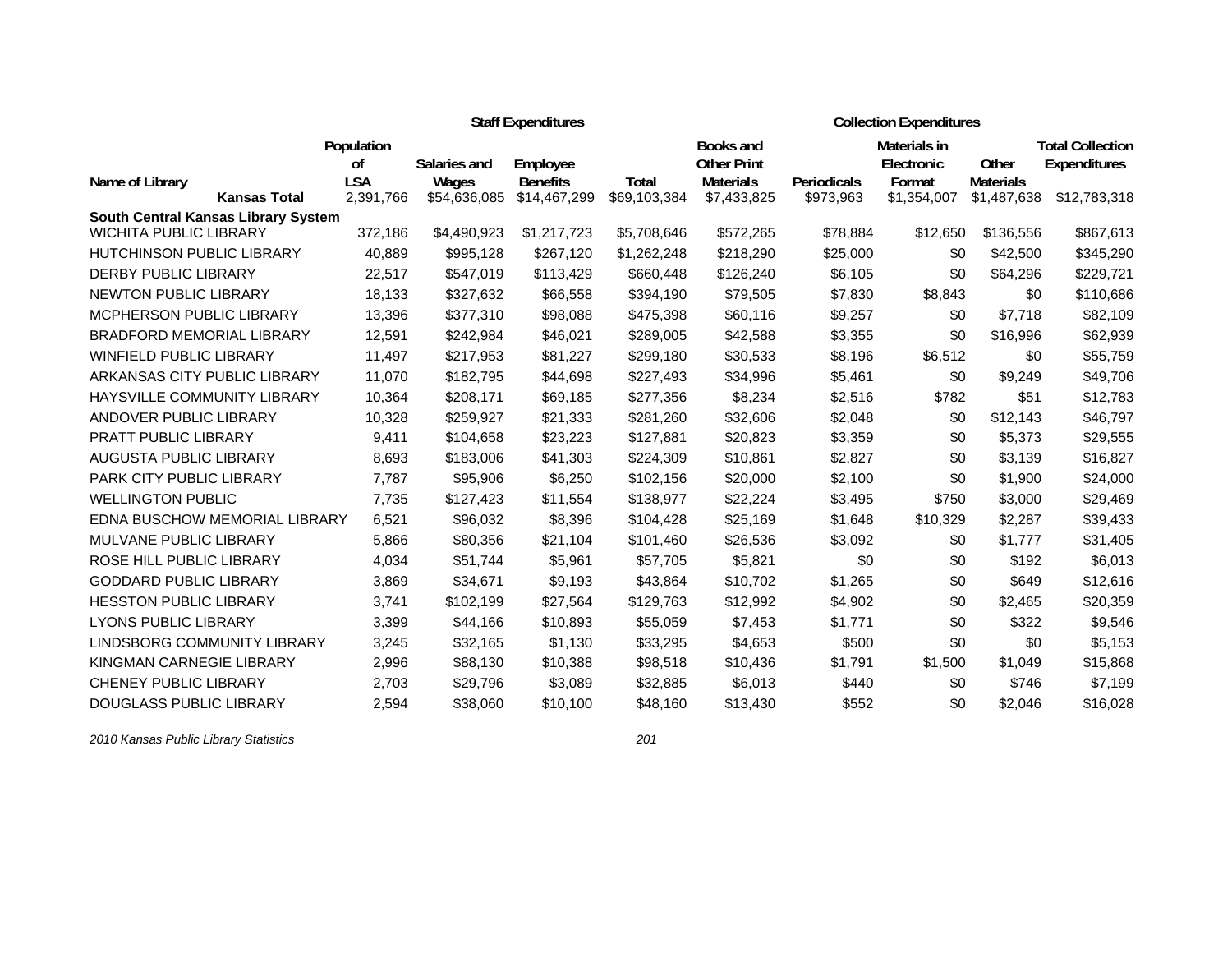|                                        |                  |              | <b>Staff Expenditures</b> |              | <b>Collection Expenditures</b>         |             |                            |                  |                                                |  |
|----------------------------------------|------------------|--------------|---------------------------|--------------|----------------------------------------|-------------|----------------------------|------------------|------------------------------------------------|--|
|                                        | Population<br>0f | Salaries and | Employee                  |              | <b>Books and</b><br><b>Other Print</b> |             | Materials in<br>Electronic | Other            | <b>Total Collection</b><br><b>Expenditures</b> |  |
| Name of Library                        | <b>LSA</b>       | Wages        | <b>Benefits</b>           | Total        | <b>Materials</b>                       | Periodicals | Format                     | <b>Materials</b> |                                                |  |
| <b>Kansas Total</b>                    | 2,391,766        | \$54,636,085 | \$14,467,299              | \$69,103,384 | \$7,433,825                            | \$973,963   | \$1,354,007                | \$1,487,638      | \$12,783,318                                   |  |
| South Central Kansas Library System    |                  |              |                           |              |                                        |             |                            |                  |                                                |  |
| KIOWA COUNTY LIBRARY                   | 2,541            | \$28,634     | \$3,703                   | \$32,337     | \$2,338                                | \$470       | \$0                        | \$148            | \$2,956                                        |  |
| STERLING FREE PUBLIC LIBRARY           | 2,535            | \$32,680     | \$4,294                   | \$36,974     | \$10,290                               | \$1,060     | \$0                        | \$3,045          | \$14,395                                       |  |
| <b>CLEARWATER PUBLIC LIBRARY</b>       | 2,405            | \$43,243     | \$6,105                   | \$49,348     | \$12,249                               | \$608       | \$0                        | \$2,378          | \$15,235                                       |  |
| <b>COLWICH COMMUNITY LIBRARY</b>       | 2,350            | \$35,963     | \$17,572                  | \$53,535     | \$6,289                                | \$1,214     | \$0                        | \$0              | \$7,503                                        |  |
| <b>ANTHONY PUBLIC LIBRARY</b>          | 2,224            | \$49,513     | \$11,716                  | \$61,229     | \$14,317                               | \$3,166     | \$738                      | \$0              | \$18,221                                       |  |
| <b>LINCOLN LIBRARY</b>                 | 1,917            | \$49,374     | \$3,774                   | \$53,148     | \$8,272                                | \$2,175     | \$0                        | \$834            | \$11,281                                       |  |
| <b>HALSTEAD PUBLIC LIBRARY</b>         | 1.890            | \$33,351     | \$10,093                  | \$43,444     | \$4,829                                | \$1,287     | \$0                        | \$3,667          | \$10,533                                       |  |
| <b>SEDGWICK/LILLIAN TEAR</b>           | 1.667            | \$25,750     | \$3,593                   | \$29,343     | \$9,045                                | \$383       | \$0                        | \$2,000          | \$11,428                                       |  |
| MOUNDRIDGE PUBLIC LIBRARY              | 1,636            | \$33,024     | \$2,182                   | \$35,206     | \$15,333                               | \$2,216     | \$0                        | \$0              | \$22,061                                       |  |
| ANDALE DISTRICT LIBRARY                | 1,583            | \$7,108      | \$0                       | \$7,108      | \$7,267                                | \$277       | \$175                      | \$103            | \$7,822                                        |  |
| BELLE PLAINE PUBLIC LIBRARY            | 1,528            | \$21,050     | \$5,586                   | \$26,636     | \$4,153                                | \$285       | \$0                        | \$0              | \$4,438                                        |  |
| <b>HARPER PUBLIC LIBRARY</b>           | 1,416            | \$17,537     | \$826                     | \$18,363     | \$3,372                                | \$745       | \$0                        | \$0              | \$4,117                                        |  |
| <b>TOWANDA PUBLIC LIBRARY</b>          | 1,359            | \$27,163     | \$2,250                   | \$29,413     | \$3,475                                | \$0         | \$500                      | \$0              | \$3,975                                        |  |
| <b>BUHLER PUBLIC LIBRARY</b>           | 1,332            | \$20,122     | \$2,886                   | \$23,008     | \$6,272                                | \$942       | \$2,510                    | \$2,157          | \$12,480                                       |  |
| <b>CONWAY SPRINGS CITY LIBRARY</b>     | 1.193            | \$10,007     | \$1,785                   | \$11,792     | \$98                                   | \$55        | \$0                        | \$0              | \$153                                          |  |
| <b>INMAN PUBLIC LIBRARY</b>            | 1,187            | \$15,432     | \$3,317                   | \$18,749     | \$7,046                                | \$829       | \$207                      | \$212            | \$8,294                                        |  |
| MT. HOPE PUBLIC LIBRARY                | 1,184            | \$15,742     | \$270                     | \$16,012     | \$6,435                                | \$584       | \$1,000                    | \$450            | \$8,469                                        |  |
| IDA LONG GOODMAN MEMORIAL LIBRARY1,173 |                  | \$6,289      | \$470                     | \$6,759      | \$2,794                                | \$2,790     | \$0                        | \$397            | \$5,981                                        |  |
| HAVEN PUBLIC LIBRARY                   | 1,163            | \$22,953     | \$400                     | \$23,353     | \$8,197                                | \$1,922     | \$3,939                    | \$279            | \$14,484                                       |  |
| CALDWELL PUBLIC LIBRARY                | 1,144            | \$12,021     | \$947                     | \$12,968     | \$3,187                                | \$369       | \$120                      | \$24             | \$3,700                                        |  |
| NICKERSON PUBLIC LIBRARY               | 1,144            | \$14,458     | \$0                       | \$14,458     | \$391                                  | \$197       | \$0                        | \$0              | \$588                                          |  |
| <b>OXFORD PUBLIC LIBRARY</b>           | 1.068            | \$21,687     | \$5,913                   | \$27,600     | \$2,566                                | \$0         | \$0                        | \$213            | \$2,779                                        |  |
| <b>CANTON TOWNSHIP</b>                 | 1,053            | \$3,945      | \$302                     | \$4,247      | \$1,498                                | \$139       | \$0                        | \$0              | \$1,637                                        |  |
| NORA E. LARABEE MEMORIAL LIBRARY       | 1.028            | \$27,732     | \$0                       | \$27,732     | \$0                                    | \$544       | \$0                        | \$0              | \$544                                          |  |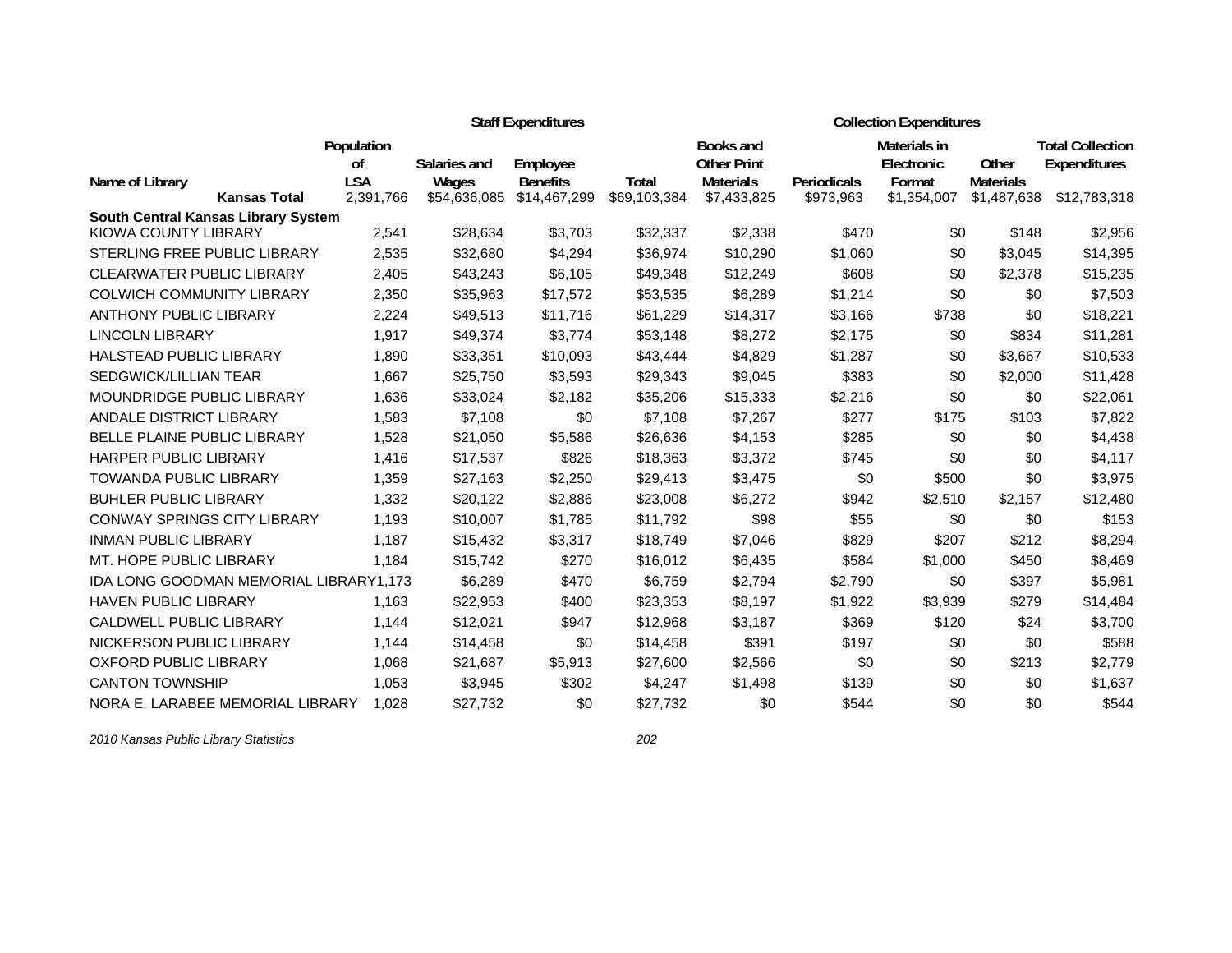|                                  |                                              |                  |                       | <b>Staff Expenditures</b>       |                       | <b>Collection Expenditures</b>  |                    |                       |                           |                         |  |
|----------------------------------|----------------------------------------------|------------------|-----------------------|---------------------------------|-----------------------|---------------------------------|--------------------|-----------------------|---------------------------|-------------------------|--|
|                                  |                                              | Population       |                       |                                 |                       | Books and                       |                    | Materials in          |                           | <b>Total Collection</b> |  |
|                                  |                                              | 0f<br><b>LSA</b> | Salaries and          | Employee                        |                       | <b>Other Print</b>              | <b>Periodicals</b> | Electronic            | Other<br><b>Materials</b> | Expenditures            |  |
| Name of Library                  | <b>Kansas Total</b>                          | 2,391,766        | Wages<br>\$54,636,085 | <b>Benefits</b><br>\$14,467,299 | Total<br>\$69,103,384 | <b>Materials</b><br>\$7,433,825 | \$973,963          | Format<br>\$1,354,007 | \$1,487,638               | \$12,783,318            |  |
|                                  | South Central Kansas Library System          |                  |                       |                                 |                       |                                 |                    |                       |                           |                         |  |
| KIOWA PUBLIC LIBRARY             |                                              | 908              | \$9,660               | \$750                           | \$10,410              | \$4,500                         | \$215              | \$350                 | \$560                     | \$5,625                 |  |
| RUTH DOLE MEMORIAL LIBRARY       |                                              | 896              | \$13.128              | \$1.010                         | \$14,138              | \$2,430                         | \$34               | \$0                   | \$0                       | \$2,464                 |  |
|                                  | <b>GARDEN PLAIN COMMUNITY LIBRARY</b>        | 868              | \$9,886               | \$0                             | \$9,886               | \$6,862                         | \$0                | \$0                   | \$1,032                   | \$7,894                 |  |
|                                  | MARQUETTE COMMUNITY LIBRARY                  | 769              | \$8,437               | \$645                           | \$9,082               | \$1,210                         | \$164              | \$908                 | \$894                     | \$3,259                 |  |
| <b>UDALL PUBLIC LIBRARY</b>      |                                              | 743              | \$6,728               | \$515                           | \$7,243               | \$2,509                         | \$0                | \$0                   | \$0                       | \$3,624                 |  |
|                                  | LITTLE RIVER COMMUNITY LIBRARY               | 711              | \$11,159              | \$450                           | \$11,609              | \$3,600                         | \$370              | \$0                   | \$1,000                   | \$5,195                 |  |
|                                  | <b>FARMER TOWNSHIP COMMUNITY LIBRARY 692</b> |                  | \$3,495               | \$300                           | \$3,795               | \$2,253                         | \$44               | \$0                   | \$0                       | \$2,297                 |  |
| DIXON TOWNSHIP LIBRARY           |                                              | 661              | \$7,155               | \$100                           | \$7,255               | \$1,141                         | \$551              | \$0                   | \$500                     | \$2,192                 |  |
| POTWIN PUBLIC LIBRARY            |                                              | 649              | \$5,513               | \$0                             | \$5,513               | \$2,330                         | \$421              | \$1,813               | \$913                     | \$6,490                 |  |
| <b>VIOLA TOWNSHIP</b>            |                                              | 646              | \$5,674               | \$0                             | \$5,674               | \$1,070                         | \$101              | \$0                   | \$193                     | \$1,364                 |  |
| <b>LEON PUBLIC LIBRARY</b>       |                                              | 640              | \$0                   | \$0                             | \$0                   | \$1,602                         | \$0                | \$0                   | \$20                      | \$1,622                 |  |
|                                  | <b>WHITEWATER MEMORIAL LIBRARY</b>           | 633              | \$22,501              | \$3,344                         | \$25,845              | \$1,932                         | \$1,260            | \$0                   | \$2,850                   | \$6,079                 |  |
|                                  | PRETTY PRAIRIE PUBLIC LIBRARY                | 598              | \$2,067               | \$0                             | \$2,067               | \$8,559                         | \$970              | \$1,736               | \$1,514                   | \$12,779                |  |
| <b>ATTICA CITY LIBRARY</b>       |                                              | 570              | \$9,094               | \$1,407                         | \$10,501              | \$2,410                         | \$172              | \$0                   | \$63                      | \$2,645                 |  |
|                                  | SOUTH HAVEN TOWNSHIP LIBRARY                 | 539              | \$3,803               | \$570                           | \$4,373               | \$1,591                         | \$70               | \$0                   | \$0                       | \$1,661                 |  |
| <b>NORWICH PUBLIC</b>            |                                              | 499              | \$6,615               | \$41                            | \$6,656               | \$3,530                         | \$405              | \$0                   | \$0                       | \$3,935                 |  |
| <b>MACKSVILLE CITY LIBRARY</b>   |                                              | 476              | \$7,411               | \$567                           | \$7,978               | \$2,612                         | \$169              | \$0                   | \$39                      | \$2,820                 |  |
| <b>CUNNINGHAM PUBLIC LIBRARY</b> |                                              | 452              | \$4,669               | \$0                             | \$4,669               | \$1,732                         | \$275              | \$353                 | \$0                       | \$3,641                 |  |
| <b>ARLINGTON CITY LIBRARY</b>    |                                              | 434              | \$8,682               | \$554                           | \$9,236               | \$2,124                         | \$24               | \$0                   | \$0                       | \$2,148                 |  |
| <b>TURON COMMUNITY LIBRARY</b>   |                                              | 428              | \$7,179               | \$546                           | \$7,725               | \$5,824                         | \$221              | \$0                   | \$3,128                   | \$9,173                 |  |
| <b>SYLVIA PUBLIC LIBRARY</b>     |                                              | 292              | \$3,246               | \$378                           | \$3,624               | \$1,450                         | \$502              | \$0                   | \$148                     | \$2,125                 |  |
| <b>WALTON COMMUNITY LIBRARY</b>  |                                              | 286              | \$1,074               | \$0                             | \$1,074               | \$1,494                         | \$334              | \$400                 | \$350                     | \$2,742                 |  |
| <b>GENESEO PUBLIC LIBRARY</b>    |                                              | 259              | \$4,800               | \$0                             | \$4,800               | \$335                           | \$0                | \$190                 | \$0                       | \$525                   |  |
| PARTRIDGE PUBLIC LIBRARY         |                                              | 250              | \$13,711              | \$1,493                         | \$15,204              | \$263                           | \$318              | \$0                   | \$0                       | \$581                   |  |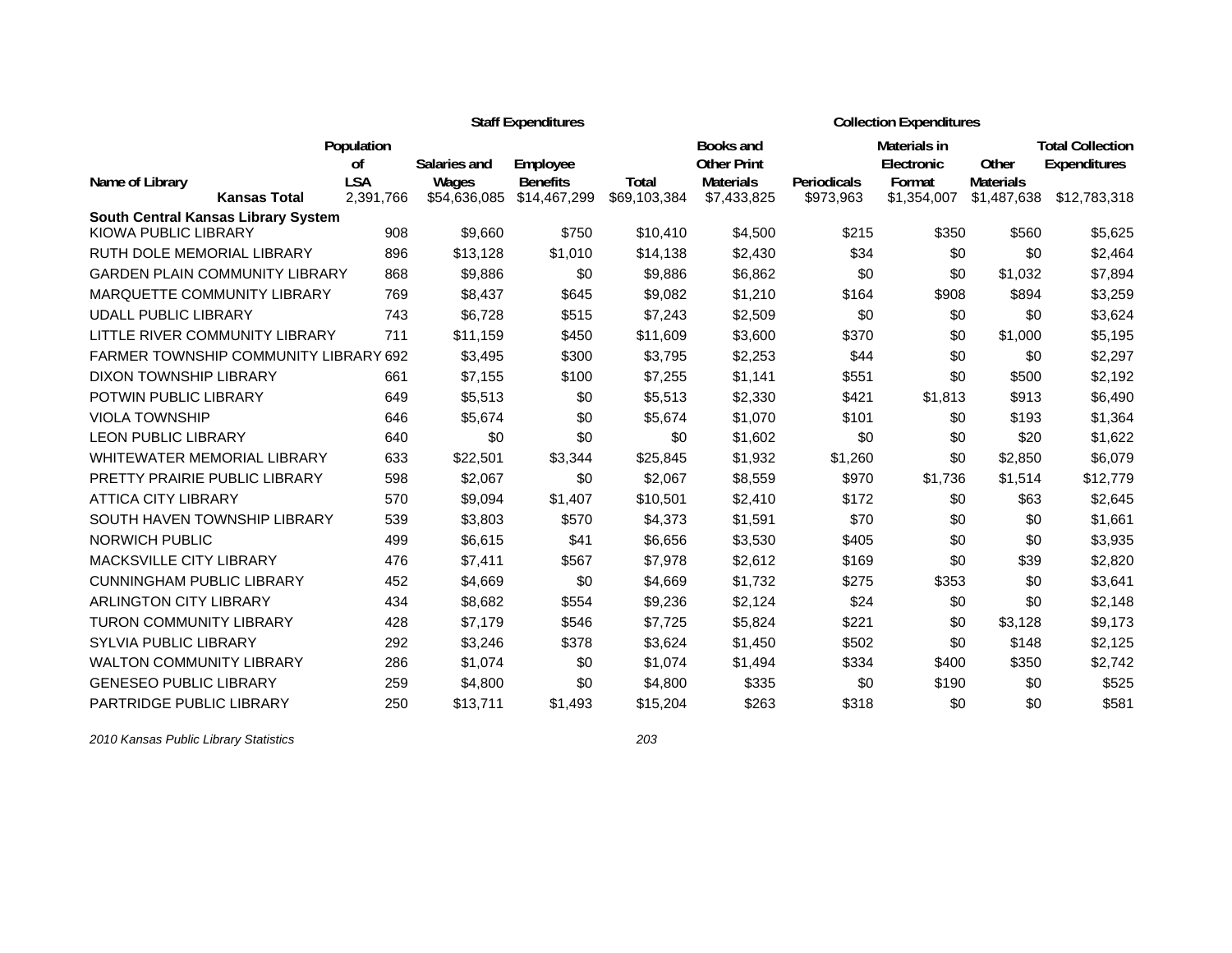|                                            | <b>Staff Expenditures</b> |              |                 |              | <b>Collection Expenditures</b> |                    |              |                  |                         |
|--------------------------------------------|---------------------------|--------------|-----------------|--------------|--------------------------------|--------------------|--------------|------------------|-------------------------|
|                                            | Population                |              |                 |              | Books and                      |                    | Materials in |                  | <b>Total Collection</b> |
|                                            | οt                        | Salaries and | Employee        |              | Other Print                    |                    | Electronic   | Other            | Expenditures            |
| Name of Library                            | LSA                       | Wages        | <b>Benefits</b> | Total        | <b>Materials</b>               | <b>Periodicals</b> | Format       | <b>Materials</b> |                         |
| <b>Kansas Total</b>                        | 2,391,766                 | \$54,636,085 | \$14,467,299    | \$69,103,384 | \$7,433,825                    | \$973,963          | \$1,354,007  | \$1,487,638      | \$12,783,318            |
| <b>South Central Kansas Library System</b> |                           |              |                 |              |                                |                    |              |                  |                         |
| <b>ZENDA PUBLIC LIBRARY</b>                | 190                       | \$5.847      | \$411           | \$6,258      | \$3,967                        | \$124              | \$0          | \$0              | \$4,091                 |
| <b>WISNER LIBRARY</b>                      | 185                       | \$0          | \$0             | \$0          | \$913                          | \$0                | \$0          | \$557            | \$1,470                 |
| <b>HARDTNER PUBLIC LIBRARY</b>             | 178                       | \$6.222      | \$490           | \$6,712      | \$5,735                        | \$64               | \$1,262      | \$1,045          | \$8,430                 |
| <b>System Total</b>                        | 647.737                   | \$9.720.688  | \$2,317,085     | \$12,037,773 | \$1.616.177                    | \$205,459          | \$57.567     | \$345,167        | \$2,426,819             |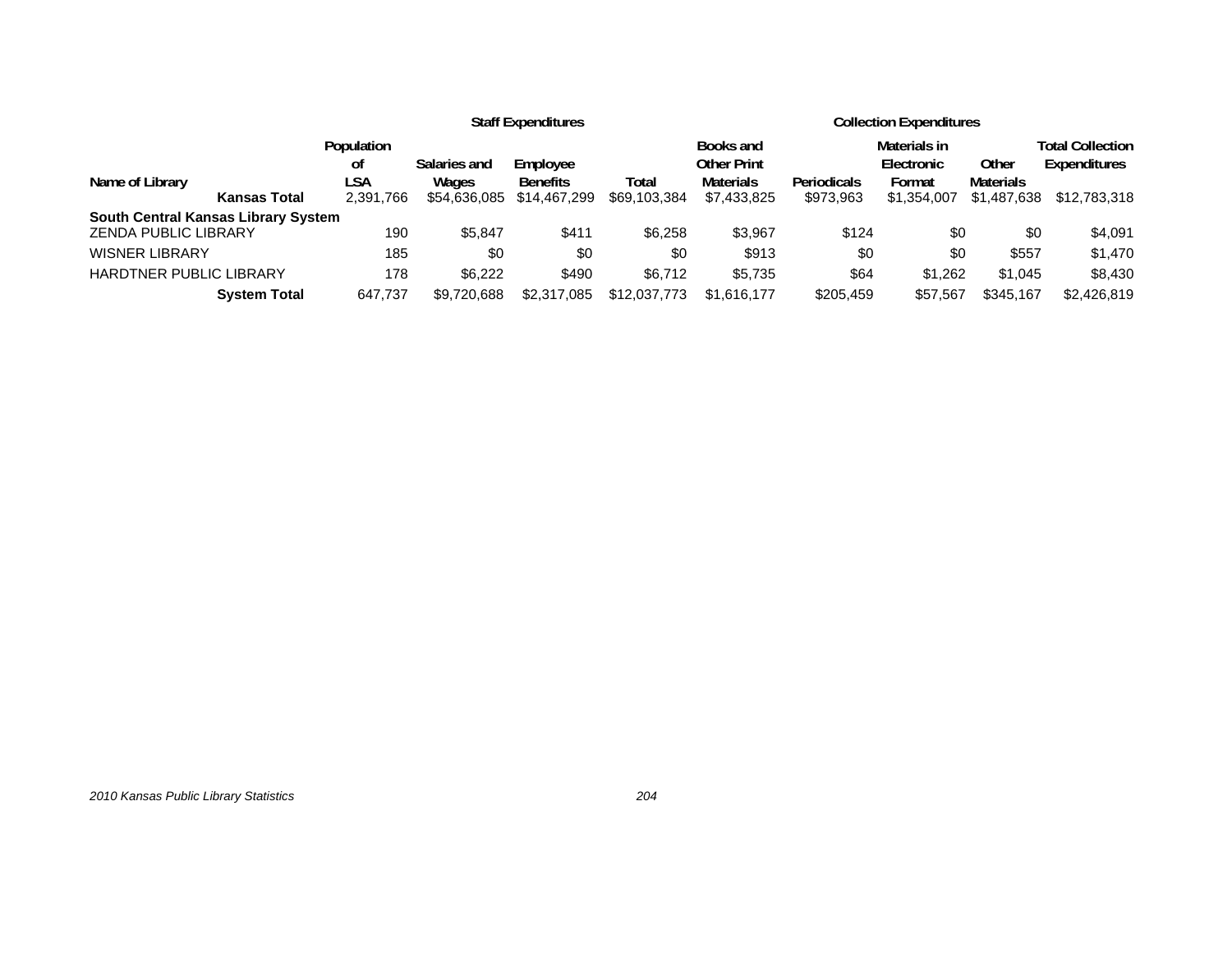|                                                                    |                             |              | <b>Staff Expenditures</b> |              | <b>Collection Expenditures</b>         |             |                            |                  |                                                |  |
|--------------------------------------------------------------------|-----------------------------|--------------|---------------------------|--------------|----------------------------------------|-------------|----------------------------|------------------|------------------------------------------------|--|
|                                                                    | Population<br><sub>of</sub> | Salaries and | Employee                  |              | <b>Books and</b><br><b>Other Print</b> |             | Materials in<br>Electronic | Other            | <b>Total Collection</b><br><b>Expenditures</b> |  |
| Name of Library                                                    | <b>LSA</b>                  | Wages        | <b>Benefits</b>           | Total        | <b>Materials</b>                       | Periodicals | Format                     | <b>Materials</b> |                                                |  |
| <b>Kansas Total</b>                                                | 2,391,766                   | \$54,636,085 | \$14,467,299              | \$69,103,384 | \$7,433,825                            | \$973,963   | \$1,354,007                | \$1,487,638      | \$12,783,318                                   |  |
| <b>Southeast Kansas Library System</b><br>PITTSBURG PUBLIC LIBRARY | 19,646                      | \$505,869    | \$123,582                 | \$629,451    | \$52,895                               | \$6,778     | \$1,350                    | \$25,806         | \$86,829                                       |  |
| <b>INDEPENDENCE PUBLIC LIBRARY</b>                                 | 13,540                      | \$240,301    | \$76,422                  | \$316,723    | \$41,530                               | \$3,596     | \$0                        | \$6,697          | \$51,963                                       |  |
| PARSONS PUBLIC LIBRARY                                             | 11,065                      | \$211,583    | \$58,940                  | \$270,523    | \$18,517                               | \$5,887     | \$0                        | \$1,998          | \$26,402                                       |  |
| COFFEYVILLE PUBLIC LIBRARY                                         | 10,312                      | \$191,020    | \$71,567                  | \$262,587    | \$28,344                               | \$4,833     | \$0                        | \$13,562         | \$47,088                                       |  |
| <b>CHANUTE PUBLIC LIBRARY</b>                                      | 8,843                       | \$180,907    | \$46,180                  | \$227,087    | \$26,238                               | \$4,252     | \$0                        | \$9,233          | \$39,723                                       |  |
| <b>COFFEY COUNTY LIBRARY</b>                                       | 8,409                       | \$588,274    | \$143,305                 | \$731,579    | \$51,553                               | \$8,806     | \$0                        | \$25,461         | \$87,510                                       |  |
| <b>FORT SCOTT PUBLIC LIBRARY</b>                                   | 7,941                       | \$147,614    | \$30,639                  | \$178,253    | \$36,467                               | \$3,227     | \$0                        | \$1,797          | \$41,491                                       |  |
| <b>IOLA PUBLIC LIBRARY</b>                                         | 5,782                       | \$163,548    | \$34,315                  | \$197,863    | \$10,503                               | \$5,441     | \$120                      | \$6,008          | \$22,072                                       |  |
| <b>JOHNSTON PUBLIC LIBRARY</b>                                     | 4,153                       | \$69,257     | \$21,615                  | \$90,872     | \$2,628                                | \$1,000     | \$0                        | \$0              | \$3,628                                        |  |
| FREDONIA PUBLIC LIBRARY                                            | 3,393                       | \$88,371     | \$2,872                   | \$91,243     | \$8,376                                | \$1,793     | \$0                        | \$1,528          | \$11,697                                       |  |
| <b>GARNETT PUBLIC LIBRARY</b>                                      | 3,222                       | \$76,409     | \$10,505                  | \$86,914     | \$15,802                               | \$529       | \$0                        | \$4,094          | \$20,425                                       |  |
| <b>COLUMBUS PUBLIC LIBRARY</b>                                     | 3,185                       | \$55,857     | \$6,000                   | \$61,857     | \$9,000                                | \$1,809     | \$0                        | \$1,000          | \$11,809                                       |  |
| <b>GALENA PUBLIC LIBRARY</b>                                       | 3,126                       | \$19,250     | \$945                     | \$20,195     | \$11,476                               | \$1,237     | \$3,106                    | \$2,943          | \$18,762                                       |  |
| <b>GIRARD PUBLIC LIBRARY</b>                                       | 2,722                       | \$110,812    | \$49,438                  | \$160,250    | \$13,678                               | \$2,614     | \$0                        | \$7,013          | \$23,305                                       |  |
| NEODESHA/W.A. RANKIN MEMORIAL                                      | 2,633                       | \$65,385     | \$11,241                  | \$76,626     | \$12,090                               | \$1,509     | \$0                        | \$1,562          | \$15,761                                       |  |
| EUREKA PUBLIC LIBRARY                                              | 2,559                       | \$53,208     | \$13,186                  | \$66,394     | \$7,302                                | \$1,645     | \$0                        | \$908            | \$9,855                                        |  |
| CHERRYVALE PUBLIC LIBRARY                                          | 2,253                       | \$23,156     | \$2,151                   | \$25,307     | \$4,096                                | \$140       | \$0                        | \$0              | \$4,236                                        |  |
| LINN COUNTY LIBRARY DISTRICT #5                                    | 2,008                       | \$42,935     | \$7,143                   | \$50,078     | \$5,682                                | \$571       | \$0                        | \$2,056          | \$8,309                                        |  |
| LINN COUNTY LIBRARY DISTRICT #1                                    | 2,004                       | \$23,986     | \$1,861                   | \$25,847     | \$2,437                                | \$575       | \$0                        | \$570            | \$3,582                                        |  |
| <b>OSWEGO PUBLIC</b>                                               | 1,979                       | \$27,021     | \$4,319                   | \$31,340     | \$4,894                                | \$1,054     | \$0                        | \$1,190          | \$7,138                                        |  |
| <b>CANEY CITY LIBRARY</b>                                          | 1,976                       | \$34,375     | \$375                     | \$34,750     | \$6,900                                | \$400       | \$0                        | \$3,850          | \$12,050                                       |  |
| <b>HUMBOLDT PUBLIC LIBRARY</b>                                     | 1,832                       | \$49,606     | \$3,817                   | \$53,423     | \$9,405                                | \$1,009     | \$0                        | \$1,700          | \$12,114                                       |  |
| LIBRARY DISTRICT #2, LINN COUNTY                                   | 1,687                       | \$68,538     | \$11,276                  | \$79,814     | \$20,335                               | \$2,771     | \$0                        | \$6,670          | \$30,075                                       |  |
| <b>ARMA CITY LIBRARY</b>                                           | 1,513                       | \$11,051     | \$2,866                   | \$13,917     | \$3,371                                | \$926       | \$466                      | \$800            | \$5,563                                        |  |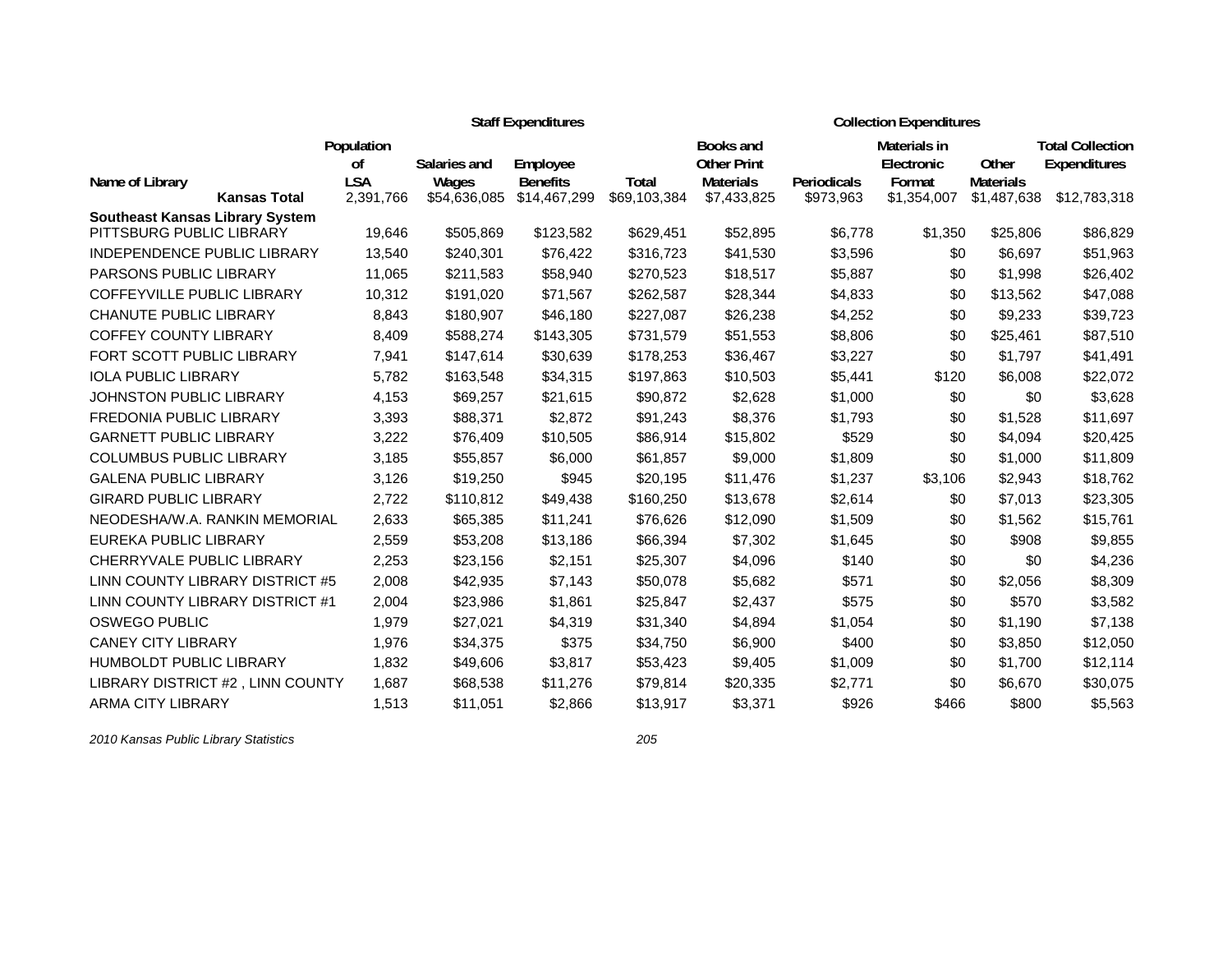|                                                    | <b>Staff Expenditures</b> |                       |                                 |                              |                                        | <b>Collection Expenditures</b> |                            |                                 |                                                |  |
|----------------------------------------------------|---------------------------|-----------------------|---------------------------------|------------------------------|----------------------------------------|--------------------------------|----------------------------|---------------------------------|------------------------------------------------|--|
|                                                    | Population<br>οf          | Salaries and          | Employee                        |                              | <b>Books and</b><br><b>Other Print</b> |                                | Materials in<br>Electronic | Other                           | <b>Total Collection</b><br><b>Expenditures</b> |  |
| Name of Library<br><b>Kansas Total</b>             | <b>LSA</b><br>2,391,766   | Wages<br>\$54,636,085 | <b>Benefits</b><br>\$14,467,299 | <b>Total</b><br>\$69,103,384 | <b>Materials</b><br>\$7,433,825        | Periodicals<br>\$973,963       | Format<br>\$1,354,007      | <b>Materials</b><br>\$1,487,638 | \$12,783,318                                   |  |
| <b>Southeast Kansas Library System</b>             |                           |                       |                                 |                              |                                        |                                |                            |                                 |                                                |  |
| MOUND CITY/LINN COUNTY DIST. #4                    | 1,388                     | \$46,228              | \$6,151                         | \$52,379                     | \$3,994                                | \$525                          | \$0                        | \$1,874                         | \$6,983                                        |  |
| YATES CENTER PUBLIC LIBRARY                        | 1,376                     | \$36,434              | \$8,599                         | \$45,033                     | \$5,474                                | \$1,668                        | \$0                        | \$342                           | \$7,484                                        |  |
| <b>CHETOPA CITY LIBRARY</b>                        | 1,234                     | \$9,923               | \$1,430                         | \$11,353                     | \$3,000                                | \$750                          | \$0                        | \$100                           | \$4,100                                        |  |
| SEDAN PUBLIC LIBRARY                               | 1,168                     | \$15,259              | \$2,492                         | \$17,751                     | \$4,308                                | \$305                          | \$0                        | \$0                             | \$4,613                                        |  |
| ERIE CITY PUBLIC LIBRARY                           | 1,160                     | \$24,901              | \$6,566                         | \$31,467                     | \$3,500                                | \$250                          | \$0                        | \$300                           | \$4,500                                        |  |
| <b>ALTAMONT PUBLIC LIBRARY</b>                     | 1,049                     | \$17,629              | \$1,349                         | \$18,978                     | \$3,883                                | \$627                          | \$0                        | \$630                           | \$5,140                                        |  |
| <b>GRAVES MEMORIAL PUBLIC LIBRARY</b>              | 939                       | \$21,000              | \$0                             | \$21,000                     | \$525                                  | \$373                          | \$0                        | \$650                           | \$1,548                                        |  |
| MCCUNE OSAGE TOWNSHIP LIBRARY                      | 781                       | \$4,704               | \$390                           | \$5,094                      | \$1,548                                | \$104                          | \$335                      | \$0                             | \$1,987                                        |  |
| <b>HOWARD CITY LIBRARY</b>                         | 757                       | \$9,985               | \$1,550                         | \$11,535                     | \$2,300                                | \$250                          | \$0                        | \$270                           | \$3,070                                        |  |
| <b>MADISON PUBLIC LIBRARY</b>                      | 750                       | \$17,232              | \$1,318                         | \$18,550                     | \$2,482                                | \$915                          | \$0                        | \$551                           | \$3,948                                        |  |
| <b>WEIR PUBLIC LIBRARY</b>                         | 703                       | \$13,831              | \$3,157                         | \$16,988                     | \$2,711                                | \$473                          | \$0                        | \$1,990                         | \$5,174                                        |  |
| <b>CEDAR VALE MEMORIAL LIBRARY</b>                 | 617                       | \$6,800               | \$745                           | \$7,545                      | \$1,420                                | \$100                          | \$200                      | \$700                           | \$2,520                                        |  |
| LINN COUNTY LIBRARY DIST #3                        | 529                       | \$14,787              | \$2,707                         | \$17,494                     | \$4,000                                | \$0                            | \$0                        | \$968                           | \$4,968                                        |  |
| MORAN PUBLIC LIBRARY                               | 522                       | \$7,500               | \$625                           | \$8,125                      | \$1,955                                | \$100                          | \$0                        | \$650                           | \$2,969                                        |  |
| THAYER FRIDAY READING CLUB CITY LIBRARY<br>\$1,829 |                           | 487                   | \$7,461                         | \$579                        | \$8,040                                | \$1,713                        | \$116                      | \$0                             | \$0                                            |  |
| <b>ALTOONA PUBLIC LIBRARY</b>                      | 463                       | \$5,318               | \$865                           | \$6,183                      | \$350                                  | \$36                           | \$250                      | \$120                           | \$756                                          |  |
| MOLINE PUBLIC LIBRARY                              | 426                       | \$6,062               | \$370                           | \$6,432                      | \$1,600                                | \$102                          | \$200                      | \$0                             | \$1,902                                        |  |
| <b>EDNA PUBLIC LIBRARY</b>                         | 413                       | \$7,169               | \$642                           | \$7,811                      | \$3,765                                | \$65                           | \$0                        | \$0                             | \$3,830                                        |  |
| <b>MOUND VALLEY LIBRARY</b>                        | 407                       | \$1,108               | \$184                           | \$1,292                      | \$684                                  | \$179                          | \$667                      | \$1,090                         | \$2,620                                        |  |
| <b>COLONY CITY LIBRARY</b>                         | 377                       | \$3,000               | \$459                           | \$3,459                      | \$1,608                                | \$420                          | \$0                        | \$635                           | \$2,663                                        |  |
| LONGTON PUBLIC LIBRARY                             | 367                       | \$4,285               | \$901                           | \$5,186                      | \$1,021                                | \$37                           | \$0                        | \$31                            | \$1,089                                        |  |
| <b>BRONSON PUBLIC LIBRARY</b>                      | 336                       | \$8,018               | \$640                           | \$8,658                      | \$2,076                                | \$86                           | \$0                        | \$365                           | \$2,527                                        |  |
| <b>HAMILTON CITY LIBRARY</b>                       | 303                       | \$7,475               | \$571                           | \$8,046                      | \$832                                  | \$126                          | \$0                        | \$240                           | \$1,198                                        |  |
| PRESCOTT CITY LIBRARY                              | 271                       | \$7,861               | \$910                           | \$8,771                      | \$108                                  | \$0                            | \$0                        | \$0                             | \$108                                          |  |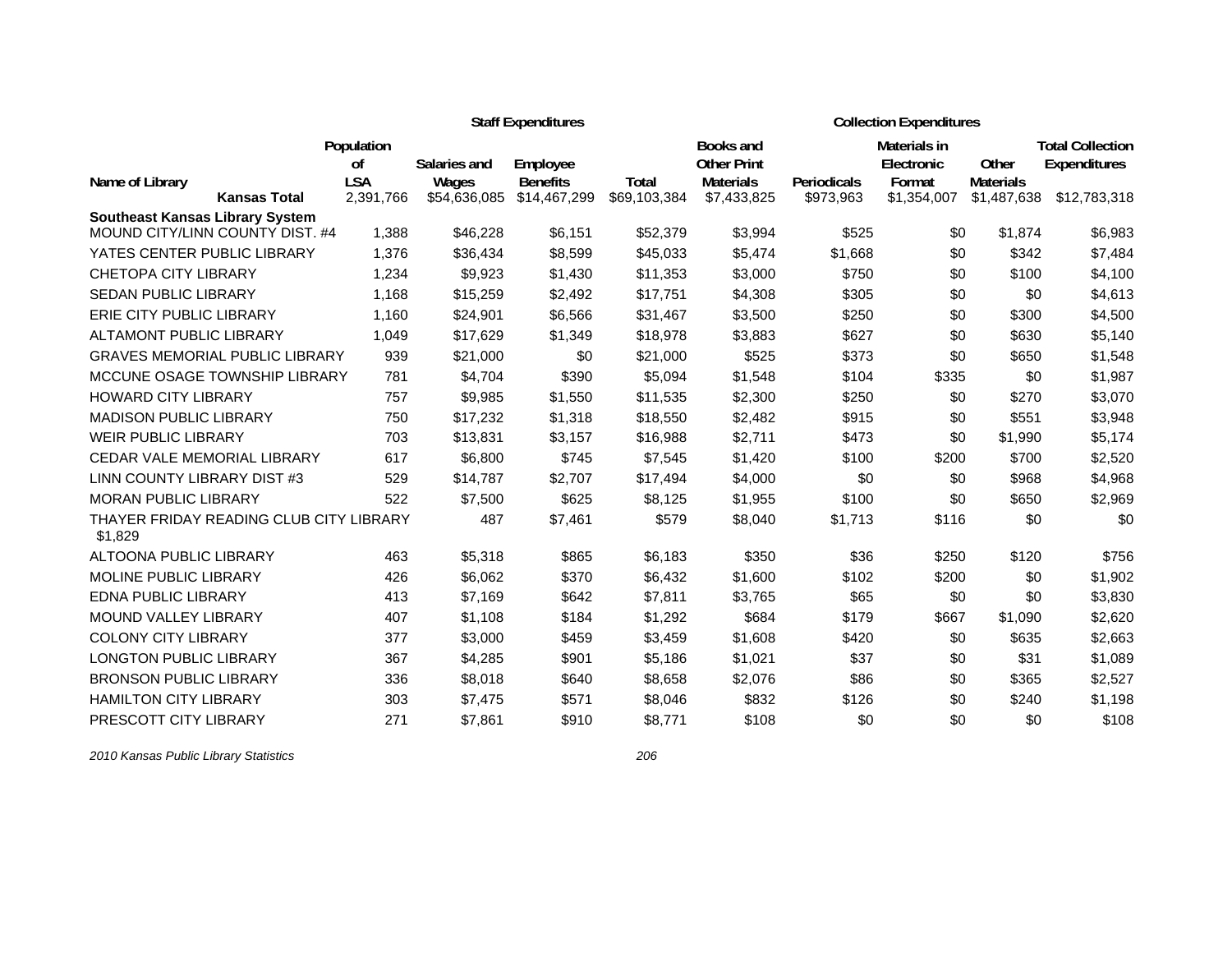|                                        |                         | <b>Staff Expenditures</b> |                             |              |                                                     | <b>Collection Expenditures</b> |                                      |                           |                                                |  |
|----------------------------------------|-------------------------|---------------------------|-----------------------------|--------------|-----------------------------------------------------|--------------------------------|--------------------------------------|---------------------------|------------------------------------------------|--|
| Name of Library                        | Population<br>οf<br>LSA | Salaries and<br>Wages     | Employee<br><b>Benefits</b> | Total        | Books and<br><b>Other Print</b><br><b>Materials</b> | Periodicals                    | Materials in<br>Electronic<br>Format | Other<br><b>Materials</b> | <b>Total Collection</b><br><b>Expenditures</b> |  |
| <b>Kansas Total</b>                    | 2,391,766               | \$54,636,085              | \$14,467,299                | \$69,103,384 | \$7,433,825                                         | \$973,963                      | \$1,354,007                          | \$1,487,638               | \$12,783,318                                   |  |
| <b>Southeast Kansas Library System</b> |                         |                           |                             |              |                                                     |                                |                                      |                           |                                                |  |
| <b>TORONTO PUBLIC LIBRARY</b>          | 265                     | \$6,674                   | \$813                       | \$7,487      | \$420                                               | \$0                            | \$0                                  | \$100                     | \$520                                          |  |
| <b>WALNUT PUBLIC LIBRARY</b>           | 219                     | \$3,398                   | \$292                       | \$3,690      | \$471                                               | \$34                           | \$0                                  | \$145                     | \$650                                          |  |
| <b>GRENOLA PUBLIC</b>                  | 215                     | \$4,615                   | \$353                       | \$4,968      | \$700                                               | \$25                           | \$0                                  | \$57                      | \$782                                          |  |
| <b>HEPLER CITY LIBRARY</b>             | 153                     | \$3,480                   | \$0                         | \$3,480      | \$200                                               | \$40                           | \$40                                 | \$150                     | \$430                                          |  |
| <b>FALL RIVER PUBLIC LIBRARY</b>       | 142                     | \$2.913                   | \$224                       | \$3,137      | \$558                                               | \$0                            | \$32                                 | \$0                       | \$590                                          |  |
| <b>SAVONBURG PUBLIC LIBRARY</b>        | 86                      | \$6.601                   | \$576                       | \$7,177      | \$456                                               | \$74                           | \$0                                  | \$3,653                   | \$4,183                                        |  |
| <b>System Total</b>                    | 143.686                 | \$3.379.984               | \$780.018                   | \$4.160.002  | \$461,181                                           | \$70,182                       | \$6,766                              | \$142,057                 | \$686,068                                      |  |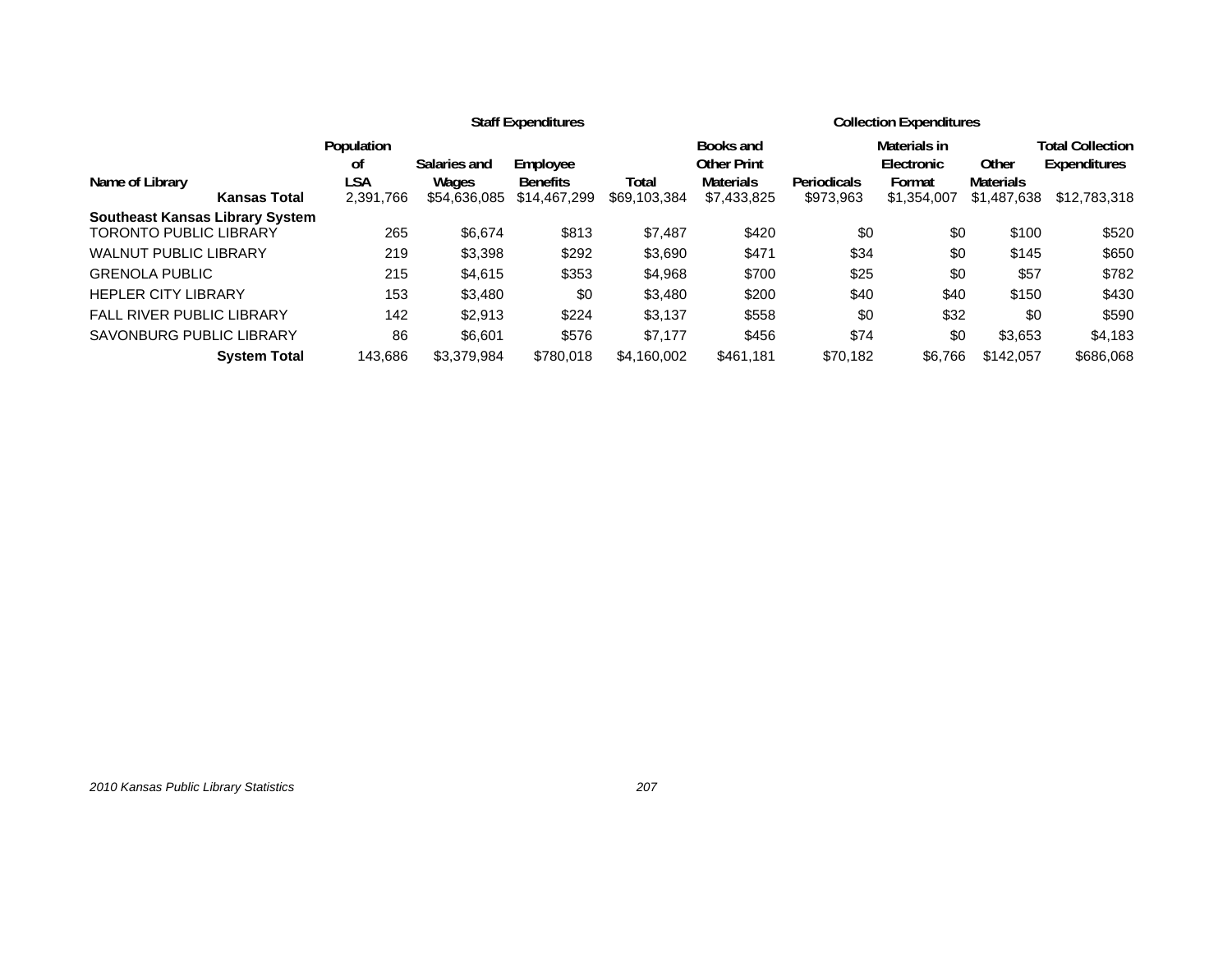|                                        |                                         | <b>Staff Expenditures</b> |              |                 |                  |                    |              | <b>Collection Expenditures</b> |                         |                     |  |  |  |
|----------------------------------------|-----------------------------------------|---------------------------|--------------|-----------------|------------------|--------------------|--------------|--------------------------------|-------------------------|---------------------|--|--|--|
|                                        | Population                              |                           |              |                 | <b>Books and</b> |                    | Materials in |                                | <b>Total Collection</b> |                     |  |  |  |
|                                        |                                         | <sub>of</sub>             | Salaries and | Employee        |                  | <b>Other Print</b> |              | Electronic                     | Other                   | <b>Expenditures</b> |  |  |  |
| Name of Library                        |                                         | <b>LSA</b>                | Wages        | <b>Benefits</b> | Total            | <b>Materials</b>   | Periodicals  | Format                         | <b>Materials</b>        |                     |  |  |  |
|                                        | <b>Kansas Total</b>                     | 2,391,766                 | \$54,636,085 | \$14,467,299    | \$69,103,384     | \$7,433,825        | \$973,963    | \$1,354,007                    | \$1,487,638             | \$12,783,318        |  |  |  |
| <b>Southwest Kansas Library System</b> | FINNEY COUNTY PUBLIC LIBRARY            | 40,998                    | \$358,898    | \$239,265       | \$598,163        | \$65,871           | \$462        | \$0                            | \$32,744                | \$102,140           |  |  |  |
| DODGE CITY PUBLIC LIBRARY              |                                         | 25,689                    | \$610,746    | \$241,465       | \$852,211        | \$77,803           | \$7,956      | \$0                            | \$19,860                | \$114,088           |  |  |  |
| LIBERAL MEMORIAL LIBRARY               |                                         | 20,074                    | \$284,527    | \$77,019        | \$361,546        | \$56,000           | \$4,961      | \$520                          | \$19,675                | \$81,156            |  |  |  |
| <b>GRANT COUNTY LIBRARY</b>            |                                         | 7,395                     | \$264,004    | \$106,496       | \$370,500        | \$54,077           | \$8,359      | \$1,101                        | \$14,533                | \$78,070            |  |  |  |
| <b>STEVENS COUNTY LIBRARY</b>          |                                         | 5,056                     | \$195,046    | \$29,018        | \$224,064        | \$32,938           | \$4,386      | \$0                            | \$42,035                | \$84,591            |  |  |  |
| <b>SCOTT COUNTY LIBRARY</b>            |                                         | 4,577                     | \$102,922    | \$13,629        | \$116,551        | \$18,229           | \$3,727      | \$17                           | \$0                     | \$24,725            |  |  |  |
| <b>KEARNY COUNTY LIBRARY</b>           |                                         | 4,159                     | \$136,780    | \$66,364        | \$203,144        | \$27,252           | \$2,260      | \$866                          | \$13,584                | \$45,579            |  |  |  |
|                                        | ELKHART/MORTON COUNTY LIBRARY           | 2,978                     | \$174,681    | \$64,537        | \$239,218        | \$7,831            | \$607        | \$2,400                        | \$1,350                 | \$12,188            |  |  |  |
|                                        | <b>HAMILTON COUNTY PUBLIC LIBRARY</b>   | 2,631                     | \$82,984     | \$19,596        | \$102,580        | \$11,694           | \$1,043      | \$0                            | \$1,503                 | \$14,240            |  |  |  |
|                                        | STANTON COUNTY PUBLIC LIBRARY           | 2,148                     | \$122,860    | \$52,150        | \$175,010        | \$25,500           | \$2,000      | \$2,600                        | \$6,500                 | \$39,350            |  |  |  |
| <b>WICHITA COUNTY LIBRARY</b>          |                                         | 2,148                     | \$25,895     | \$3,267         | \$29,162         | \$6,448            | \$2,078      | \$0                            | \$0                     | \$9,095             |  |  |  |
| KISMET PUBLIC LIBRARY                  |                                         | 2,121                     | \$20,572     | \$1,726         | \$22,298         | \$3,265            | \$814        | \$0                            | \$0                     | \$4,529             |  |  |  |
| <b>CIMARRON CITY LIBRARY</b>           |                                         | 1,989                     | \$72,036     | \$14,673        | \$86,709         | \$10,828           | \$723        | \$0                            | \$4,034                 | \$15,585            |  |  |  |
| <b>HASKELL TOWNSHIP LIBRARY</b>        |                                         | 1,816                     | \$62,656     | \$14,285        | \$76,941         | \$5,034            | \$1,293      | \$125                          | \$1,412                 | \$7,864             |  |  |  |
| DIGHTON/LANE COUNTY LIBRARY            |                                         | 1.743                     | \$39,457     | \$8,895         | \$48,352         | \$4,786            | \$827        | \$100                          | \$815                   | \$6,728             |  |  |  |
| <b>DUDLEY TOWNSHIP LIBRARY</b>         |                                         | 1,622                     | \$30,291     | \$2,695         | \$32,986         | \$5,500            | \$961        | \$756                          | \$3,450                 | \$17,019            |  |  |  |
|                                        | MONTEZUMA TOWNSHIP LIBRARY              | 1,542                     | \$26,002     | \$1,710         | \$27,712         | \$4,553            | \$0          | \$0                            | \$479                   | \$5,032             |  |  |  |
| <b>MEADE PUBLIC LIBRARY</b>            |                                         | 1,538                     | \$60,775     | \$12,636        | \$73,411         | \$8,400            | \$3,823      | \$0                            | \$1,754                 | \$13,977            |  |  |  |
| <b>KINSLEY</b>                         |                                         | 1,449                     | \$58,183     | \$19,596        | \$77,779         | \$8,628            | \$1,152      | \$0                            | \$634                   | \$10,414            |  |  |  |
|                                        | <b>GREELEY COUNTY PUBLIC LIBRARY</b>    | 1,266                     | \$42,434     | \$1,590         | \$44,024         | \$5,975            | \$723        | \$0                            | \$0                     | \$10,029            |  |  |  |
| NESS CITY PUBLIC LIBRARY               |                                         | 1,261                     | \$45,168     | \$29,455        | \$74,623         | \$10,608           | \$674        | \$98                           | \$0                     | \$13,035            |  |  |  |
| SPEARVILLE TOWNSHIP LIBRARY            |                                         | 1.232                     | \$31,700     | \$2,528         | \$34,228         | \$4,446            | \$907        | \$0                            | \$3,940                 | \$9,293             |  |  |  |
|                                        | COLDWATER-WILMORE REGIONAL LIBRARY1,223 |                           | \$31,369     | \$9,578         | \$40,947         | \$2,443            | \$506        | \$0                            | \$0                     | \$2,949             |  |  |  |
| <b>PLAINS COMMUNITY LIBRARY</b>        |                                         | 1,095                     | \$41,847     | \$9,420         | \$51,267         | \$10,460           | \$1,100      | \$0                            | \$285                   | \$11,845            |  |  |  |